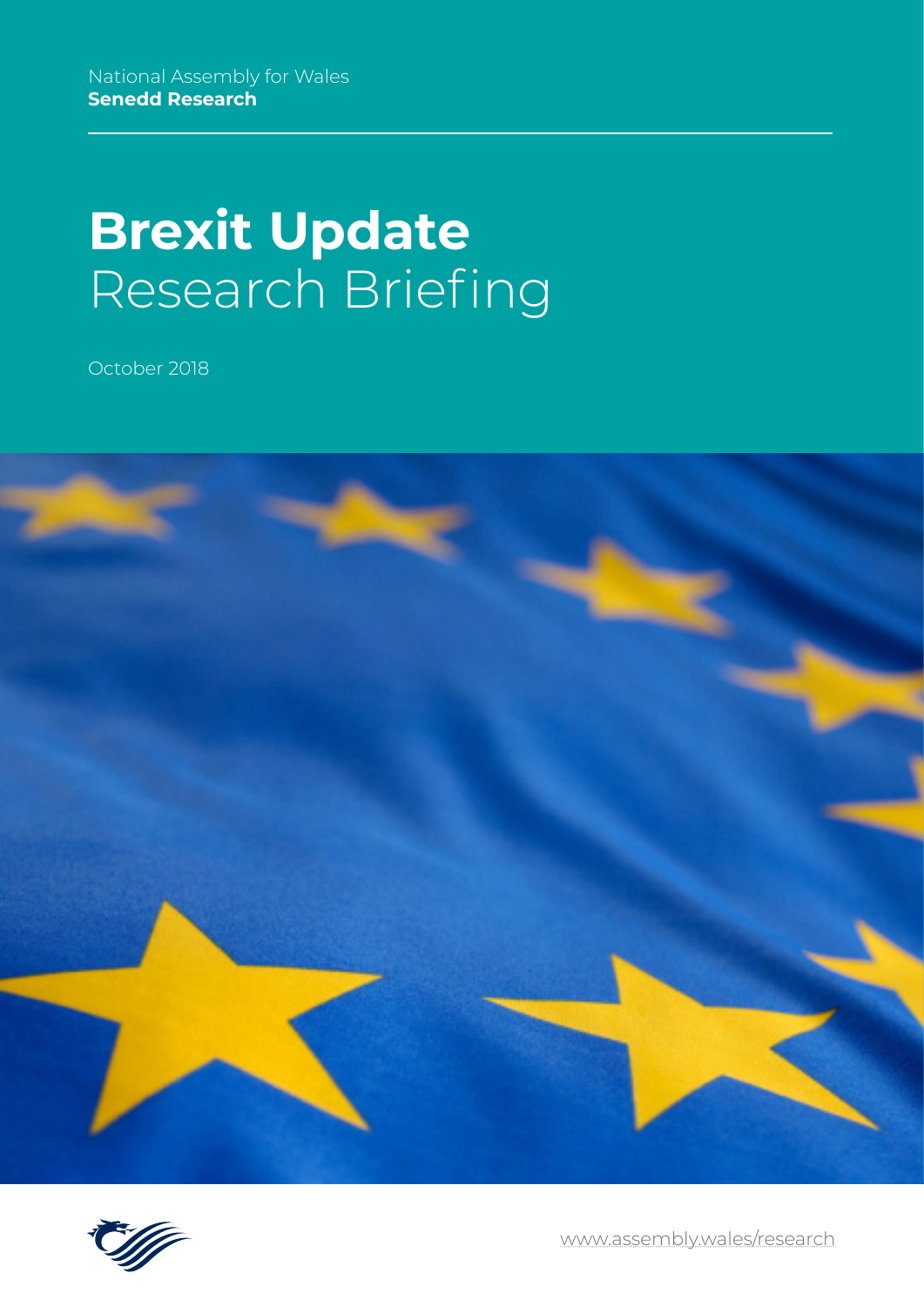# **Brexit Update** Research Briefing

October 2018

**Author:** Nigel Barwise **Date:** 01 October 2018 **Paper number:** 18-054

The National Assembly for Wales is the democratically elected body that represents the interests of Wales and its people, makes laws for Wales, agrees Welsh taxes and holds the Welsh Government to account.

The text of this document may be reproduced free of charge in any format or medium providing that it is reproduced accurately and not used in a misleading or derogatory context. The material must be acknowledged as copyright of the National Assembly for Wales Commission and the title of the document specified.<br>The contract of the contract of the contract of the contract of the contract of the contract of the contract of

An electronic copy of this document can be found on the National Assembly website: **www.assembly.wales/research**

Copies of this document can also be obtained in accessible formats including Braille, large print, audio or hard copy from:

**Research Service National Assembly for Wales Tŷ Hywel Cardiff Bay CF99 1NA**

Tel: **0300 200 6219** Email: **[Nigel.Barwise@assembly.wales](mailto:Nigel.Barwise%40assembly.wales?subject=)** Twitter: **[@SeneddResearch](http://www.twitter.com/@SeneddResearch)** Blog: **[SeneddResearch.blog](http://SeneddResearch.blog)**

#### **© National Assembly for Wales Commission Copyright 2018**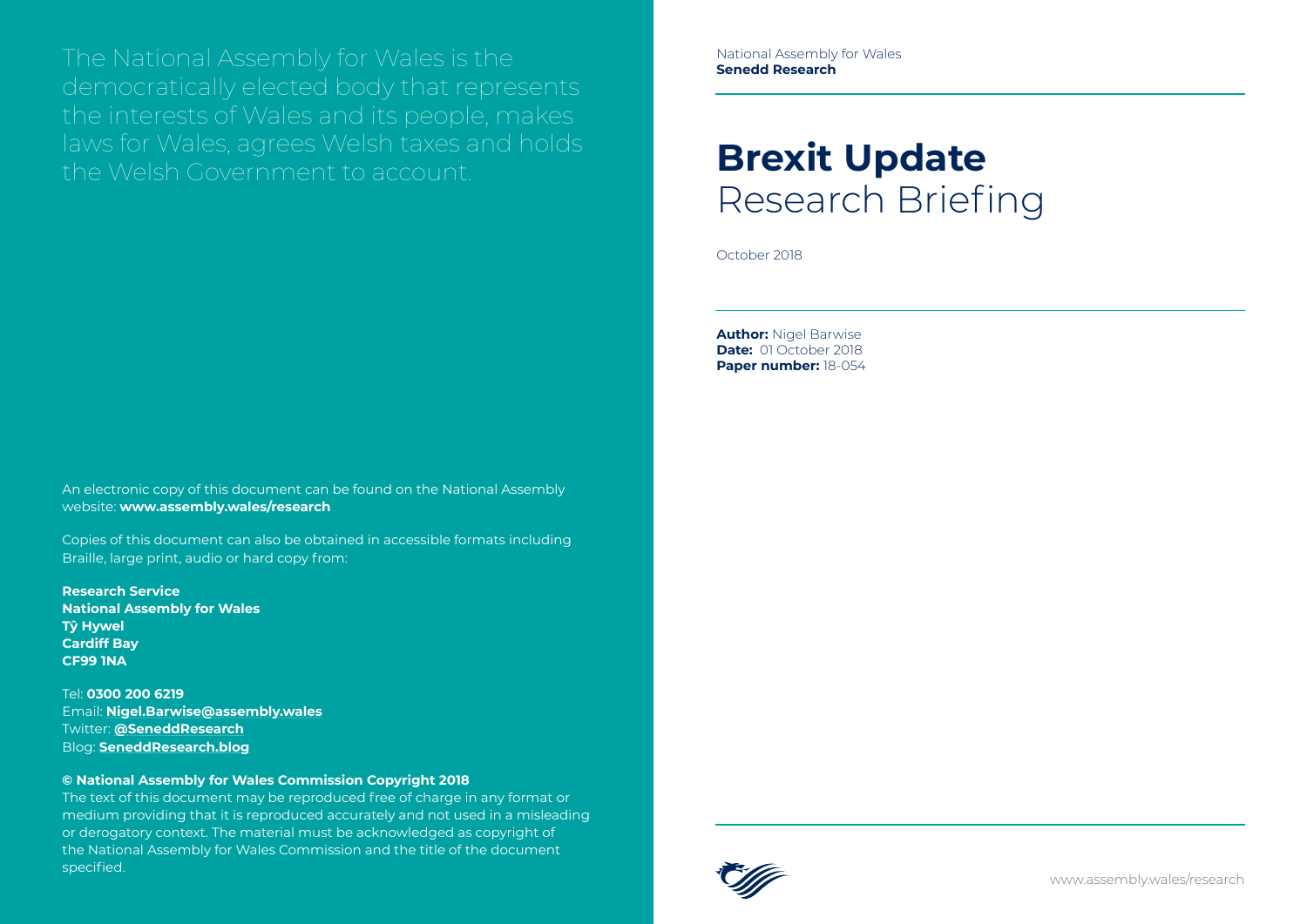## Contents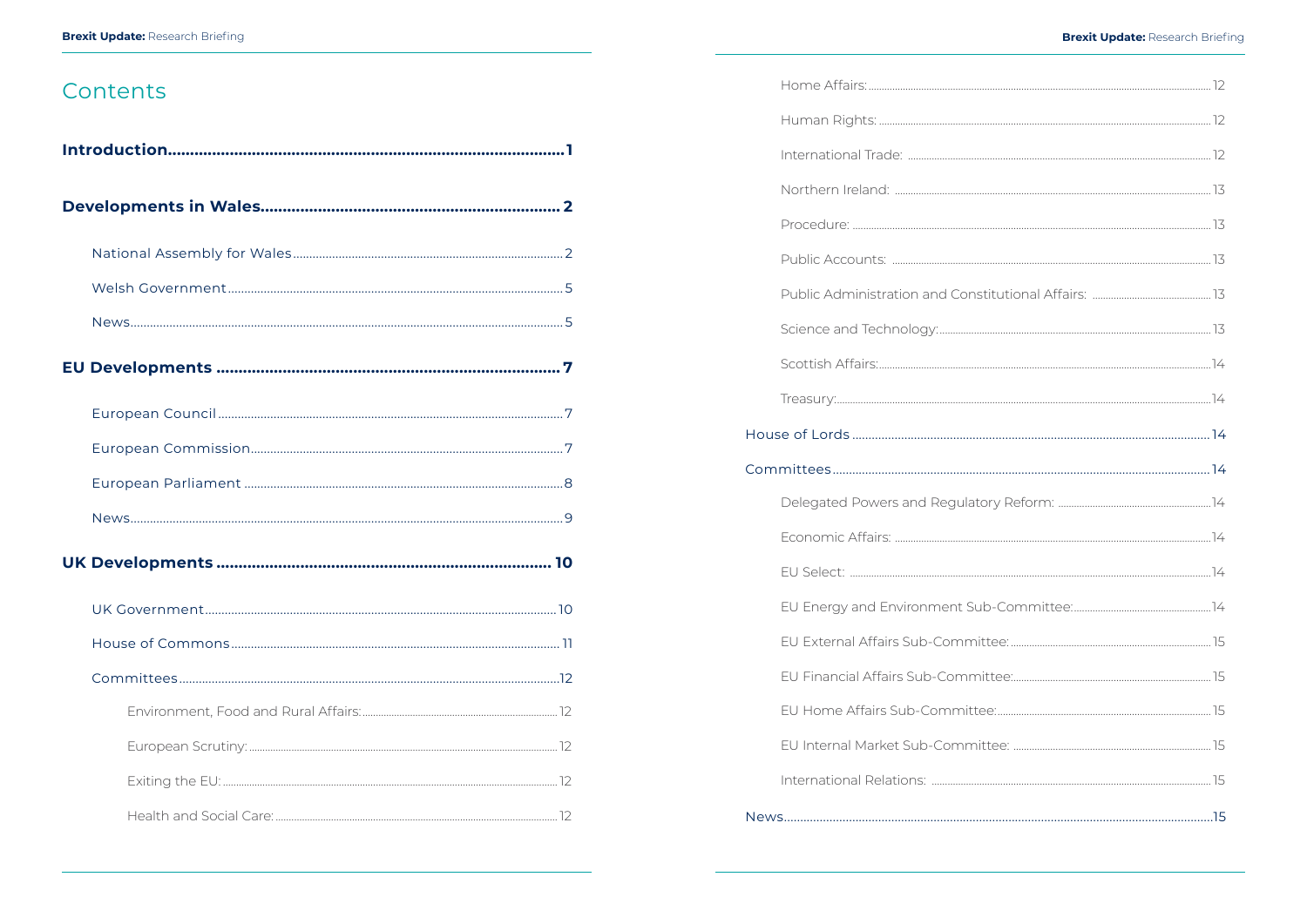## Introduction

This paper provides an update on the most recent developments on Brexit of relevance to Wales. It includes sections on the work of the Assembly and Welsh Government; EU; UK; and Scotland and Ireland. The period covered is 12 – 26 September 2018, although reference is made to later events where information is available at time of final drafting.

<span id="page-3-0"></span>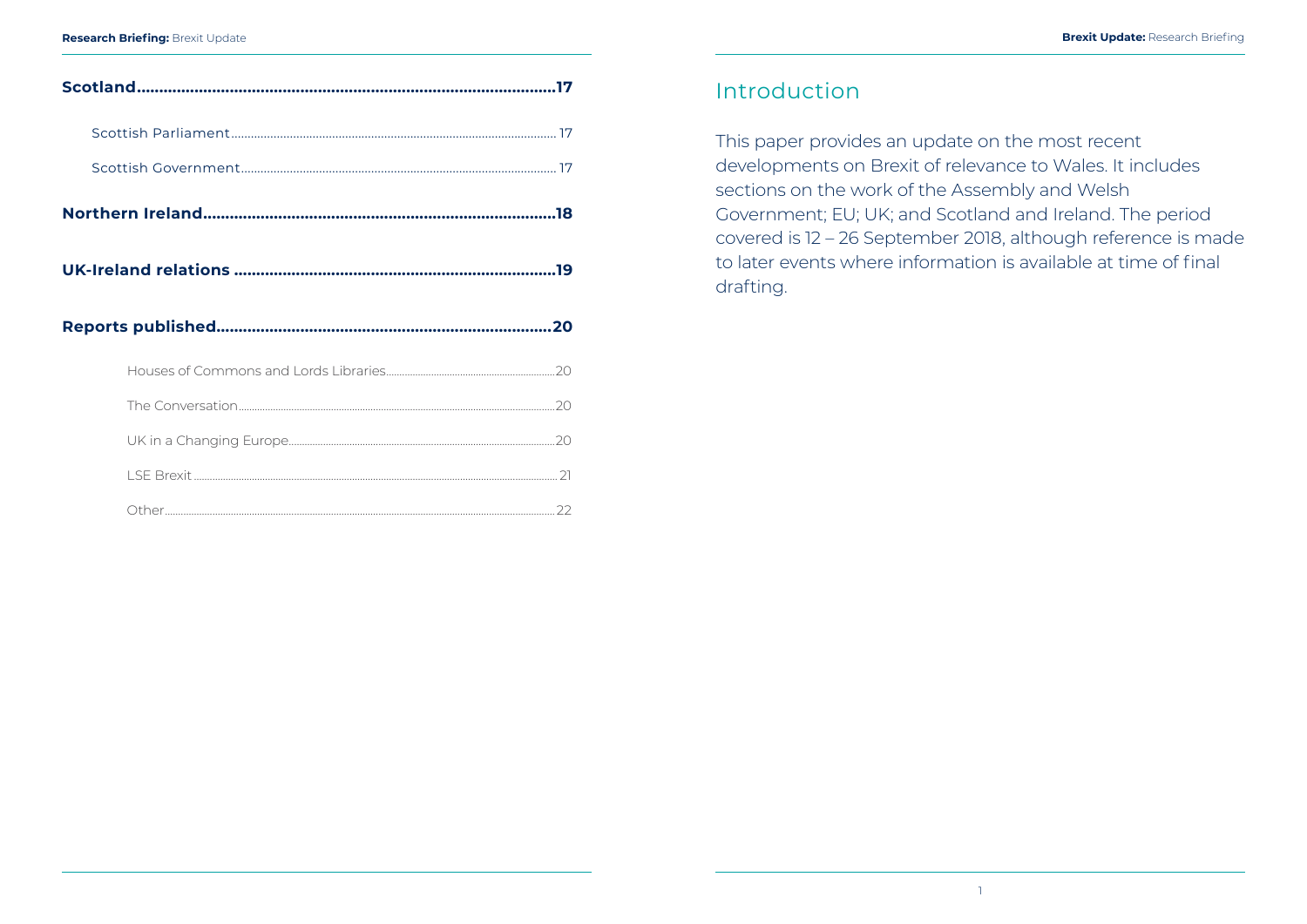- **Robin Walker MP, Parliamentary Under-Secretary of State for Exiting [the EU regarding EU Law in Wales: What happens during the Brexit](http://senedd.assembly.wales/documents/s78098/Correspondence%20from%20Robin%20Walker%20MP%20Parliamentary%20Under-Secretary%20of%20State%20for%20Exiting%20the%20EU%20regar.pdf)  [transition? - 13 August 2018](http://senedd.assembly.wales/documents/s78098/Correspondence%20from%20Robin%20Walker%20MP%20Parliamentary%20Under-Secretary%20of%20State%20for%20Exiting%20the%20EU%20regar.pdf)**.
- **Julie James, Leader of the House to Mick Antoniw, Chair of the [Constitutional and Legislative Affairs Committee, regarding the](http://senedd.assembly.wales/documents/s78207/Correspondence%20from%20Julie%20James%20Leader%20of%20the%20House%20to%20Mick%20Antoniw%20Chair%20of%20the%20Constitutional%20an.pdf)  [operational matters relating to the scrutiny of regulations made under the](http://senedd.assembly.wales/documents/s78207/Correspondence%20from%20Julie%20James%20Leader%20of%20the%20House%20to%20Mick%20Antoniw%20Chair%20of%20the%20Constitutional%20an.pdf)  [European Union \(Withdrawal\) Act 2018 - 28 August 2018](http://senedd.assembly.wales/documents/s78207/Correspondence%20from%20Julie%20James%20Leader%20of%20the%20House%20to%20Mick%20Antoniw%20Chair%20of%20the%20Constitutional%20an.pdf)**.
- **P** David Lidington MP, Minister for the Cabinet Office regarding the **[arrangements for the Ministerial Forum on EU Negotiations - 3 September](http://senedd.assembly.wales/documents/s78212/Correspondence%20from%20David%20Lidington%20MP%20Minister%20for%20the%20Cabinet%20Office%20regarding%20the%20arrangements%20f.pdf)**.
- **The First Minister regarding the request for an update on progress [with recommendations contained in the report on 'How the Welsh](http://senedd.assembly.wales/documents/s78208/Correspondence%20from%20Carwyn%20Jones%20First%20Minister%20of%20Wales%20regarding%20the%20request%20for%20an%20update%20on%20pro.pdf)  [Government is preparing for Brexit?' - 10 September 2018](http://senedd.assembly.wales/documents/s78208/Correspondence%20from%20Carwyn%20Jones%20First%20Minister%20of%20Wales%20regarding%20the%20request%20for%20an%20update%20on%20pro.pdf)**.
- **Robin Walker MP, Parliamentary Under-Secretary of State for Exiting [the EU regarding the future relationship with the European Union - 11](http://senedd.assembly.wales/documents/s78266/Correspondence%20from%20Robin%20Walker%20MP%20Parliamentary%20Under-Secretary%20of%20State%20for%20Exiting%20the%20EU%20regar.pdf)  [September 2018](http://senedd.assembly.wales/documents/s78266/Correspondence%20from%20Robin%20Walker%20MP%20Parliamentary%20Under-Secretary%20of%20State%20for%20Exiting%20the%20EU%20regar.pdf)**.

#### On 24 September EAAL considered correspondence from:

**[inquiry into how the Welsh Government is preparing for Brexit - ports - 30](http://senedd.assembly.wales/documents/s78596/Correspondence%20from%20Adrian%20Greason-Walker%20Wales%20Tourism%20Alliance%20regarding%20the%20follow-up%20inquiry%20in.pdf)** 

- 17 September: The Committee started the new term by scrutinising the First Minister. **[Transcript](http://record.assembly.wales/Committee/5048)**.
- 24 September: After noting correspondence the Committee had a private discussion. **[Transcript](http://record.assembly.wales/Committee/5049)**.
- **[Dr Richard Greville, Association of the British Pharmaceutical Industry](http://senedd.assembly.wales/documents/s78595/Correspondence%20from%20Dr%20Richard%20Greville%20Association%20of%20the%20British%20Pharmaceutical%20Industry%20regardin.pdf)  [regarding the follow-up inquiry into how the Welsh Government is](http://senedd.assembly.wales/documents/s78595/Correspondence%20from%20Dr%20Richard%20Greville%20Association%20of%20the%20British%20Pharmaceutical%20Industry%20regardin.pdf)  [preparing for Brexit - health and medicines - 15 August 2018.](http://senedd.assembly.wales/documents/s78595/Correspondence%20from%20Dr%20Richard%20Greville%20Association%20of%20the%20British%20Pharmaceutical%20Industry%20regardin.pdf)**
- **Adrian Greason-Walker, Wales Tourism Alliance regarding the follow-up [August 2018.](http://senedd.assembly.wales/documents/s78596/Correspondence%20from%20Adrian%20Greason-Walker%20Wales%20Tourism%20Alliance%20regarding%20the%20follow-up%20inquiry%20in.pdf)**
- **Tina Donnelly, Royal College of Nursing Wales regarding the follow-up [inquiry into how the Welsh Government is preparing for Brexit - health](http://senedd.assembly.wales/documents/s78597/Correspondence%20from%20Tina%20Donnelly%20Royal%20College%20of%20Nursing%20Wales%20regarding%20the%20follow-up%20inquiry%20in.pdf)  [and medicines - 31 August 2018](http://senedd.assembly.wales/documents/s78597/Correspondence%20from%20Tina%20Donnelly%20Royal%20College%20of%20Nursing%20Wales%20regarding%20the%20follow-up%20inquiry%20in.pdf).**
- **Nesta Lloyd-Jones, Welsh NHS Confederation regarding the follow-up [inquiry into how the Welsh Government is preparing for Brexit - health](http://senedd.assembly.wales/documents/s78598/Correspondence%20from%20Nesta%20Lloyd-Jones%20Welsh%20NHS%20Confederation%20regarding%20the%20follow-up%20inquiry%20into%20.pdf)  [and medicines - 3 September 2018.](http://senedd.assembly.wales/documents/s78598/Correspondence%20from%20Nesta%20Lloyd-Jones%20Welsh%20NHS%20Confederation%20regarding%20the%20follow-up%20inquiry%20into%20.pdf)**
- **Robin Smith, Rail Freight Group regarding the follow-up inquiry into how [the Welsh Government is preparing for Brexit - ports - 4 September 2018.](http://senedd.assembly.wales/documents/s78599/Correspondence%20from%20Robin%20Smith%20Rail%20Freight%20Group%20regarding%20the%20follow-up%20inquiry%20into%20how%20the%20Wel.pdf)**
- **[Anna Malloy, Port of Milford Haven regarding the follow-up inquiry into](http://senedd.assembly.wales/documents/s78600/Correspondence%20from%20Anna%20Malloy%20Port%20of%20Milford%20Haven%20regarding%20the%20follow-up%20inquiry%20into%20how%20the%20.pdf)  [how the Welsh Government is preparing for Brexit - ports - 7 September](http://senedd.assembly.wales/documents/s78600/Correspondence%20from%20Anna%20Malloy%20Port%20of%20Milford%20Haven%20regarding%20the%20follow-up%20inquiry%20into%20how%20the%20.pdf)  [2018](http://senedd.assembly.wales/documents/s78600/Correspondence%20from%20Anna%20Malloy%20Port%20of%20Milford%20Haven%20regarding%20the%20follow-up%20inquiry%20into%20how%20the%20.pdf).**

## <span id="page-4-0"></span>Developments in Wales

### National Assembly for Wales

#### **External Affairs and Additional Legislation Committee**

*The External Affairs and Additional Legislation (EAAL) Committee is the lead Committee in the Assembly for co-ordinating the Brexit-related activities of Committees.*

The EAAL Committee is currently undertaking an inquiry into **[Wales' Future](http://www.senedd.assembly.wales/mgIssueHistoryHome.aspx?IId=22269)  [Relationship with the EU and the World- Part two](http://www.senedd.assembly.wales/mgIssueHistoryHome.aspx?IId=22269)** and an inquiry into **[EU law](http://senedd.assembly.wales/mgIssueHistoryHome.aspx?IId=22155)  [in Wales: What happens during the Brexit Transition?](http://senedd.assembly.wales/mgIssueHistoryHome.aspx?IId=22155)**

The most recent sessions of the EAAL Committee were:

On 17 September EAAL considered correspondence from:

- **[The First Minister regarding the equality and human rights implications of](http://senedd.assembly.wales/documents/s78091/Correspondence%20from%20the%20First%20Minister%20of%20Wales%20regarding%20the%20equality%20and%20human%20rights%20implications.pdf)  [Brexit](http://senedd.assembly.wales/documents/s78091/Correspondence%20from%20the%20First%20Minister%20of%20Wales%20regarding%20the%20equality%20and%20human%20rights%20implications.pdf).**
- **[Sir William Cash, Chair of the European Scrutiny Committee and Lord](http://senedd.assembly.wales/documents/s78094/Correspondence%20from%20Sir%20William%20Cash%20Chair%20of%20the%20European%20Scrutiny%20Committee%20and%20Lord%20Boswell%20Cha.pdf)  [Boswell, Chair of the EU Select Committee to Dominic Raab MP, Secretary](http://senedd.assembly.wales/documents/s78094/Correspondence%20from%20Sir%20William%20Cash%20Chair%20of%20the%20European%20Scrutiny%20Committee%20and%20Lord%20Boswell%20Cha.pdf)  [of State for Exiting the European Union regarding the scrutiny of EU](http://senedd.assembly.wales/documents/s78094/Correspondence%20from%20Sir%20William%20Cash%20Chair%20of%20the%20European%20Scrutiny%20Committee%20and%20Lord%20Boswell%20Cha.pdf)  [documents during a post-exit transition or implementation period - 24](http://senedd.assembly.wales/documents/s78094/Correspondence%20from%20Sir%20William%20Cash%20Chair%20of%20the%20European%20Scrutiny%20Committee%20and%20Lord%20Boswell%20Cha.pdf)  [July 2018](http://senedd.assembly.wales/documents/s78094/Correspondence%20from%20Sir%20William%20Cash%20Chair%20of%20the%20European%20Scrutiny%20Committee%20and%20Lord%20Boswell%20Cha.pdf)**.
- **P** David Lidington MP, Minister for the Cabinet Office to the Lord McFall of **[Alcluith regarding intergovernmental activity relating to Brexit - 25 July](http://senedd.assembly.wales/documents/s78093/Correspondence%20from%20David%20Lidington%20MP%20Minister%20for%20the%20Cabinet%20Office%20to%20the%20Lord%20McFall%20of%20Alclui.pdf)  [2018](http://senedd.assembly.wales/documents/s78093/Correspondence%20from%20David%20Lidington%20MP%20Minister%20for%20the%20Cabinet%20Office%20to%20the%20Lord%20McFall%20of%20Alclui.pdf)**.
- **Mark Drakeford, Cabinet Secretary for Finance regarding the 2 July [scrutiny session follow up - 2 August 2018](http://senedd.assembly.wales/documents/s78095/Correspondence%20from%20Mark%20Drakeford%20Cabinet%20Secretary%20for%20Finance%20regarding%20the%202%20July%20scrutiny%20sess.pdf)**.
- **Ken Skates, Cabinet Secretary for Economy regarding trade policy after [Brexit and the implications for Wales - 3 August 2018](http://senedd.assembly.wales/documents/s78096/Correspondence%20from%20Ken%20Skates%20Cabinet%20Secretary%20for%20Economy%20regarding%20trade%20policy%20after%20Brexit%20an.pdf)**.
- **Mark Drakeford, Cabinet Secretary for Finance regarding EU Law in [Wales: What happens during the Brexit transition? - 10 August 2018](http://senedd.assembly.wales/documents/s78097/Correspondence%20from%20Mark%20Drakeford%20Cabinet%20Secretary%20for%20Finance%20regarding%20EU%20Law%20in%20Wales%20What%20ha.pdf)**.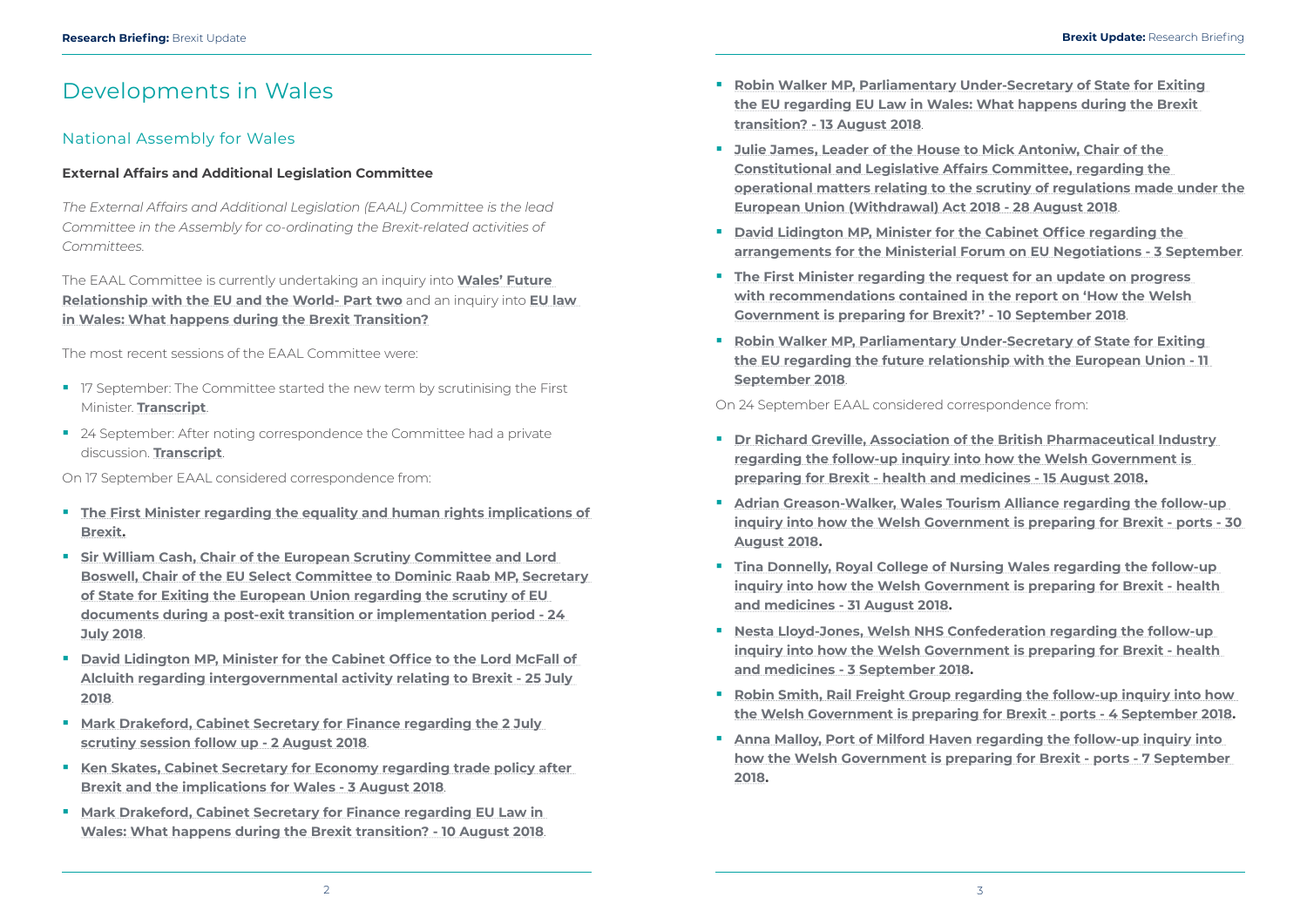<span id="page-5-0"></span> **[Liam Anstey, BMA Cymru Wales regarding the follow-up inquiry into how](http://senedd.assembly.wales/documents/s78601/Correspondence%20from%20Liam%20Anstey%20BMA%20Cymru%20Wales%20regarding%20the%20follow-up%20inquiry%20into%20how%20the%20Welsh%20.pdf)  [the Welsh Government is preparing for Brexit - health and medicines - 7](http://senedd.assembly.wales/documents/s78601/Correspondence%20from%20Liam%20Anstey%20BMA%20Cymru%20Wales%20regarding%20the%20follow-up%20inquiry%20into%20how%20the%20Welsh%20.pdf)  [September 2018.](http://senedd.assembly.wales/documents/s78601/Correspondence%20from%20Liam%20Anstey%20BMA%20Cymru%20Wales%20regarding%20the%20follow-up%20inquiry%20into%20how%20the%20Welsh%20.pdf)**

#### **Other**

18 September: Statement in Plenary by the Cabinet Secretary for Finance: **Update on European Transition**.

25 October: Interparliamentary forum on Brexit in Cardiff.

The Research Service's own blogs are published on **[In Brief](https://assemblyinbrief.wordpress.com/)**. The latest Brexit blogs are **[Replacing EU funding streams: The case for future funding for Wales](https://seneddresearch.blog/2018/09/25/replacing-eu-funding-streams-the-case-for-future-funding-for-wales/)**; **[The future of agriculture: proposals across the UK](https://seneddresearch.blog/2018/09/24/the-future-of-agriculture-proposals-across-the-uk/)**; **[Brexit Negotiations](https://seneddresearch.blog/2018/09/21/brexit-update-29/)  [Monitoring Report](https://seneddresearch.blog/2018/09/21/brexit-update-29/)**; **[What do the UK Government's second batch of 'no deal'](https://seneddresearch.blog/2018/09/18/what-do-the-uk-governments-second-batch-of-no-deal-notices-mean-for-wales/)  [notices mean for Wales?](https://seneddresearch.blog/2018/09/18/what-do-the-uk-governments-second-batch-of-no-deal-notices-mean-for-wales/)**.

On 25 September the Finance Committee published its report into **[Preparations](http://www.assembly.wales/laid%20documents/cr-ld11748/cr-ld11748-e.pdf)  [for replacing EU funding for Wales](http://www.assembly.wales/laid%20documents/cr-ld11748/cr-ld11748-e.pdf)**. The report made 11 recommendations, including those in key areas such as ensuring that Wales is 'not a penny worse off' after Brexit, and on funding and devolution of major post-Brexit funding sources such as the UK-wide Shared Prosperity Fund and agricultural support.

12 September: **[Agriculture Bill is an important step in supporting Welsh](https://gov.wales/newsroom/environmentandcountryside/2018/180912-agriculture-bill-is-an-important-step-in-supporting-welsh-farmers-post-Brexit-lesley-griffiths/?lang=en)  [farmers post-Brexit](https://gov.wales/newsroom/environmentandcountryside/2018/180912-agriculture-bill-is-an-important-step-in-supporting-welsh-farmers-post-Brexit-lesley-griffiths/?lang=en)** - Lesley Griffiths.

The Climate Change, Environment and Rural Affairs Committee published its report into UK common frameworks on agriculture and environment in July 2018. The Welsh Government **[responded](http://www.assembly.wales/laid%20documents/gen-ld11724/gen-ld11724-e.pdf)** to the Committee's report in September 2018. The Committee published its report **[Environmental governance arrangements](http://www.assembly.wales/laid%20documents/cr-ld11622/cr-ld11622-e.pdf)  [and environmental principles post-Brexit](http://www.assembly.wales/laid%20documents/cr-ld11622/cr-ld11622-e.pdf)** on 27 June, and the Welsh Government **[responded](http://www.assembly.wales/laid%20documents/gen-ld11728/gen-ld11728-e.pdf)** in September 2018. The Committee has also responded to the Department for Environment, Food and Rural Affairs consultation on '**[Health and Harmony: the future for food, farming and the environment in a](http://senedd.assembly.wales/documents/s74641/The%20Committee%20has%20responded%20to%20the%20Department%20for%20Environment%20Food%20and%20Rural%20Affairs%20consultation.pdf)  [Green Brexit](http://senedd.assembly.wales/documents/s74641/The%20Committee%20has%20responded%20to%20the%20Department%20for%20Environment%20Food%20and%20Rural%20Affairs%20consultation.pdf)**'. The Committee is currently drafting its report on its inquiry into the **[Impacts of Brexit on Fisheries in Wales](http://senedd.assembly.wales/mgConsultationDisplay.aspx?id=303&RPID=1510639581&cp=yes)**, having held a **formal evidence session** and a stakeholder workshop in July, and it has **[published the written evidence](http://senedd.assembly.wales/mgConsultationDisplay.aspx?id=303&RPID=1510740400&cp=yes)  [that it has received](http://senedd.assembly.wales/mgConsultationDisplay.aspx?id=303&RPID=1510740400&cp=yes)**.

The Children, Young People and Education Committee is carrying **[out an inquiry](http://www.senedd.assembly.wales/mgConsultationDisplay.aspx?id=302&RPID=1510639560&cp=yes)** into the **[Impact of Brexit on Higher and Further Education](http://www.senedd.assembly.wales/mgIssueHistoryHome.aspx?IId=21881)**. The Committee has recently finished taking oral evidence, holding sessions on 12 July (**[transcript](http://record.assembly.wales/Committee/4805)**), 18 July (**[transcript](http://record.assembly.wales/Committee/4806)**) and 20 September (**transcript**). It has also **[published the](http://www.senedd.assembly.wales/mgConsultationDisplay.aspx?id=302&RPID=1512951670&cp=yes)  [written evidence it has received](http://www.senedd.assembly.wales/mgConsultationDisplay.aspx?id=302&RPID=1512951670&cp=yes)**.

The Constitution and Legislative Affairs Committee publish reports on Subordinate Legislation relating to the UK's exit from the EU. They can be found on the **[Committee's webpages](http://senedd.assembly.wales/mgIssueHistoryHome.aspx?IId=20735)**. The Committee **[published its report](http://www.assembly.wales/laid%20documents/cr-ld11654/cr-ld11654-e.pdf)** into **[The Powers](http://senedd.assembly.wales/mgIssueHistoryHome.aspx?IId=22129)  [in the EU \(Withdrawal\) Bill to make subordinate legislation - operational](http://senedd.assembly.wales/mgIssueHistoryHome.aspx?IId=22129)  [matters](http://senedd.assembly.wales/mgIssueHistoryHome.aspx?IId=22129)** in July 2018, with the Welsh Government [responding in September 2018](http://senedd.assembly.wales/documents/s78319/%20Welsh%20Government%20response%20-%2013%20September%202018.pdf). The Committee has also started an inquiry **[Powers in the Trade Bill to make](http://senedd.assembly.wales/mgIssueHistoryHome.aspx?IId=21828&Opt=0)  [subordinate legislation](http://senedd.assembly.wales/mgIssueHistoryHome.aspx?IId=21828&Opt=0)**.

### Welsh Government

11 September: **[£10.3 million EU funding boost for Welsh Marine technology](https://gov.wales/newsroom/finance1/2018/180911-eu-funding-boost-for-welsh-marine-technology/?lang=en)  [sector](https://gov.wales/newsroom/finance1/2018/180911-eu-funding-boost-for-welsh-marine-technology/?lang=en)**.

11 September: **['No deal' Brexit worst possible scenario for Welsh patients](https://gov.wales/newsroom/health-and-social-services/2018/nodeal-brexit/?lang=en)** – Welsh Health Secretary warns UK Government.

12 September: **[Written Statement - Introduction of the UK Agriculture Bill](https://gov.wales/about/cabinet/cabinetstatements/2018/introukagribill/?lang=en)**.

17 September: **[€4.3 million of EU funding support for Ireland-Wales marine](https://gov.wales/newsroom/finance1/2018/180917-eu-funding-support-for-ireland-wales-marine-observation-scheme/?lang=en)  [observation scheme](https://gov.wales/newsroom/finance1/2018/180917-eu-funding-support-for-ireland-wales-marine-observation-scheme/?lang=en)**.

24 September: **[£5.7 million EU funds to encourage STEM take up](https://gov.wales/newsroom/finance1/2018/180924-eu-funds-to-encourage-stem-take-up/?lang=en)**.

24 September: **[Over £6 million Brexit support for Airbus and automotive](https://gov.wales/newsroom/firstminister/2018/180924-brexit-support-for-airbus-and-automotive-sector/?lang=en)  [sector](https://gov.wales/newsroom/firstminister/2018/180924-brexit-support-for-airbus-and-automotive-sector/?lang=en)**.

24 September: Written Statement - **[Over £25 million now committed to help](https://gov.wales/about/cabinet/cabinetstatements/2018/25millhelpwbusinessandpsbrexit/?lang=en)  [Welsh businesses and public services prepare for Brexit](https://gov.wales/about/cabinet/cabinetstatements/2018/25millhelpwbusinessandpsbrexit/?lang=en)**.

#### **News**

12 September: **[Government's Plans for Agriculture Lack Balance](http://www.tfa.org.uk/media-release-mr18-34governments-plans-for-agriculture-lack-balance/)** (Tenant Farmers Association)

12 September: **[CLA reaction to Agriculture Bill](https://www.cla.org.uk/cla-reaction-agriculture-bill)**.

12 September: **[DEFRA Agriculture Bill a 'leap into the economic and legal](https://fuw.org.uk/news/13204-defra-agriculture-bill-a-leap-into-the-economic-and-legal-unknown-says-fuw)  [unknown' says FUW](https://fuw.org.uk/news/13204-defra-agriculture-bill-a-leap-into-the-economic-and-legal-unknown-says-fuw)**.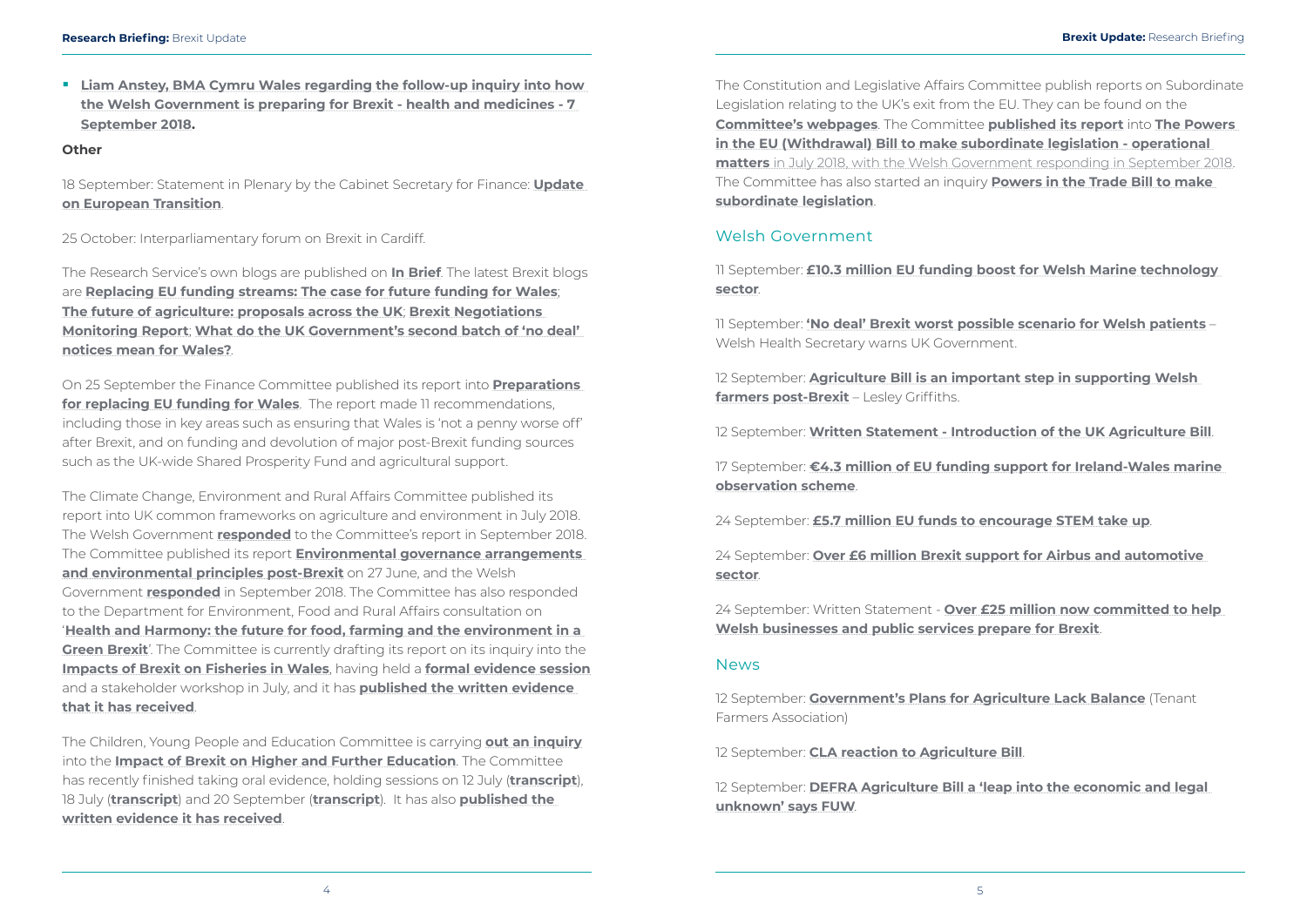<span id="page-6-0"></span>12 September: **[Position Statement -UK Government Agriculture Bill](https://www.nfu-cymru.org.uk/news/latest-news/position-statement-uk-government-agriculture-bill/)** (NFU Cymru)

12 September: **NFU's food report** *[UK: A Nation United by Food](https://www.nfu-cymru.org.uk/news/latest-news/nfus-food-report-delivered-to-britains-politicians/)* **delivered to [Britain's politicians](https://www.nfu-cymru.org.uk/news/latest-news/nfus-food-report-delivered-to-britains-politicians/)**.

14 September: **['Food production must be at the heart of future farming policy'](https://www.nfu-cymru.org.uk/news/latest-news/food-production-must-be-at-the-heart-of-future-farming-policy-say-nfu-cymru-members/)  [say NFU Cymru members](https://www.nfu-cymru.org.uk/news/latest-news/food-production-must-be-at-the-heart-of-future-farming-policy-say-nfu-cymru-members/)**.

14 September: **[CLA statement on Health and Harmony: the future for food,](https://www.cla.org.uk/cla-statement-health-and-harmony-future-food-farming-and-environment-green-brexit)  [farming and the environment in a Green Brexit](https://www.cla.org.uk/cla-statement-health-and-harmony-future-food-farming-and-environment-green-brexit)**.

18 September: **[CLA statement on the supply of EU workers post-Brexit](https://www.cla.org.uk/cla-statement-supply-eu-workers-post-brexit)**.

24 September: **[Welsh farmers need RDP clarification, says NFU Cymru](https://www.nfu-cymru.org.uk/news/latest-news/welsh-farmers-need-rdp-clarification-says-nfu-cymru-president/)  [President](https://www.nfu-cymru.org.uk/news/latest-news/welsh-farmers-need-rdp-clarification-says-nfu-cymru-president/)**.

25 September: **[Welsh tenant farmers consider potential implications of Welsh](https://www.nfu-cymru.org.uk/news/latest-news/welsh-tenant-farmers-consider-potential-implications-of-welsh-government-proposals/)  [Government proposals](https://www.nfu-cymru.org.uk/news/latest-news/welsh-tenant-farmers-consider-potential-implications-of-welsh-government-proposals/)** (NFU Cymru)

25 September: **[Brexit no-deal would be 'devastating' for Welsh farming](https://www.nfu-cymru.org.uk/news/latest-news/brexit-no-deal-would-be-devastating-for-welsh-farming/)** - The notices suggest that it could take a minimum of six months for the UK to be approved by the EU as an exporter and in that time the EU would not accept animals and animal products from the UK (NFU Cymru)

## EU Developments

### European Council

17 September: **[Indicative programme - General Affairs and General Affairs](http://www.consilium.europa.eu/en/press/press-releases/2018/09/17/indicative-programme-general-affairs-and-general-affairs-art-50-councils-of-18-september-2018/)  [\(Art. 50\) Councils of 18 September 2018](http://www.consilium.europa.eu/en/press/press-releases/2018/09/17/indicative-programme-general-affairs-and-general-affairs-art-50-councils-of-18-september-2018/)**.

18 September: **[Invitation letter by President Donald Tusk to the members of](http://www.consilium.europa.eu/en/press/press-releases/2018/09/18/invitation-letter-by-president-donald-tusk-to-the-members-of-the-european-council-ahead-of-the-informal-meeting-in-salzburg-on-19-and-20-september-2018/)  [the European Council ahead of the informal meeting in Salzburg on 19 and](http://www.consilium.europa.eu/en/press/press-releases/2018/09/18/invitation-letter-by-president-donald-tusk-to-the-members-of-the-european-council-ahead-of-the-informal-meeting-in-salzburg-on-19-and-20-september-2018/)  [20 September 2018](http://www.consilium.europa.eu/en/press/press-releases/2018/09/18/invitation-letter-by-president-donald-tusk-to-the-members-of-the-european-council-ahead-of-the-informal-meeting-in-salzburg-on-19-and-20-september-2018/)**.

19 September: **[Remarks by President Donald Tusk ahead of the informal](http://www.consilium.europa.eu/en/press/press-releases/2018/09/19/remarks-by-president-donald-tusk-ahead-of-the-informal-salzburg-summit/)  [Salzburg summit](http://www.consilium.europa.eu/en/press/press-releases/2018/09/19/remarks-by-president-donald-tusk-ahead-of-the-informal-salzburg-summit/)**.

20 September: **[Remarks by President Donald Tusk after the Salzburg informal](http://www.consilium.europa.eu/en/press/press-releases/2018/09/20/remarks-by-president-donald-tusk-after-the-salzburg-informal-summit/)  [summit](http://www.consilium.europa.eu/en/press/press-releases/2018/09/20/remarks-by-president-donald-tusk-after-the-salzburg-informal-summit/)**.

21 September: **[Statement by President Donald Tusk on the Brexit](http://www.consilium.europa.eu/en/press/press-releases/2018/09/21/statement-by-president-donald-tusk-on-the-brexit-negotiations/)  [negotiations](http://www.consilium.europa.eu/en/press/press-releases/2018/09/21/statement-by-president-donald-tusk-on-the-brexit-negotiations/)**.

### European Commission

The Commission has published 66 '**[Brexit preparedness notes](https://ec.europa.eu/info/brexit/brexit-preparedness/preparedness-notices_en)**' on the legal and practical implications of the withdrawal of the United Kingdom from the European Union - subject to any transitional arrangement that may be contained in a possible withdrawal agreement.

11 September: Speech by Vice-President Dombrovskis at the **[plenary session of](http://europa.eu/rapid/press-release_SPEECH-18-5741_en.htm)  [the European Parliament on the debate on the Future of Europe](http://europa.eu/rapid/press-release_SPEECH-18-5741_en.htm)** with Alexis Tsipras, Prime Minister of Greece.

12 September: **[President Jean-Claude Juncker's State of the Union Address](http://europa.eu/rapid/press-release_SPEECH-18-5808_en.htm)  [2018](http://europa.eu/rapid/press-release_SPEECH-18-5808_en.htm)**.

18 September: **[Press statement by Michel Barnier following the General](http://europa.eu/rapid/press-release_STATEMENT-18-5829_en.htm)  [Affairs Council \(Article 50\)](http://europa.eu/rapid/press-release_STATEMENT-18-5829_en.htm)**.

18 September: **[European Commission presents comprehensive approach for](http://europa.eu/rapid/press-release_IP-18-5786_en.htm)  [the modernisation of the World Trade Organisation](http://europa.eu/rapid/press-release_IP-18-5786_en.htm)**.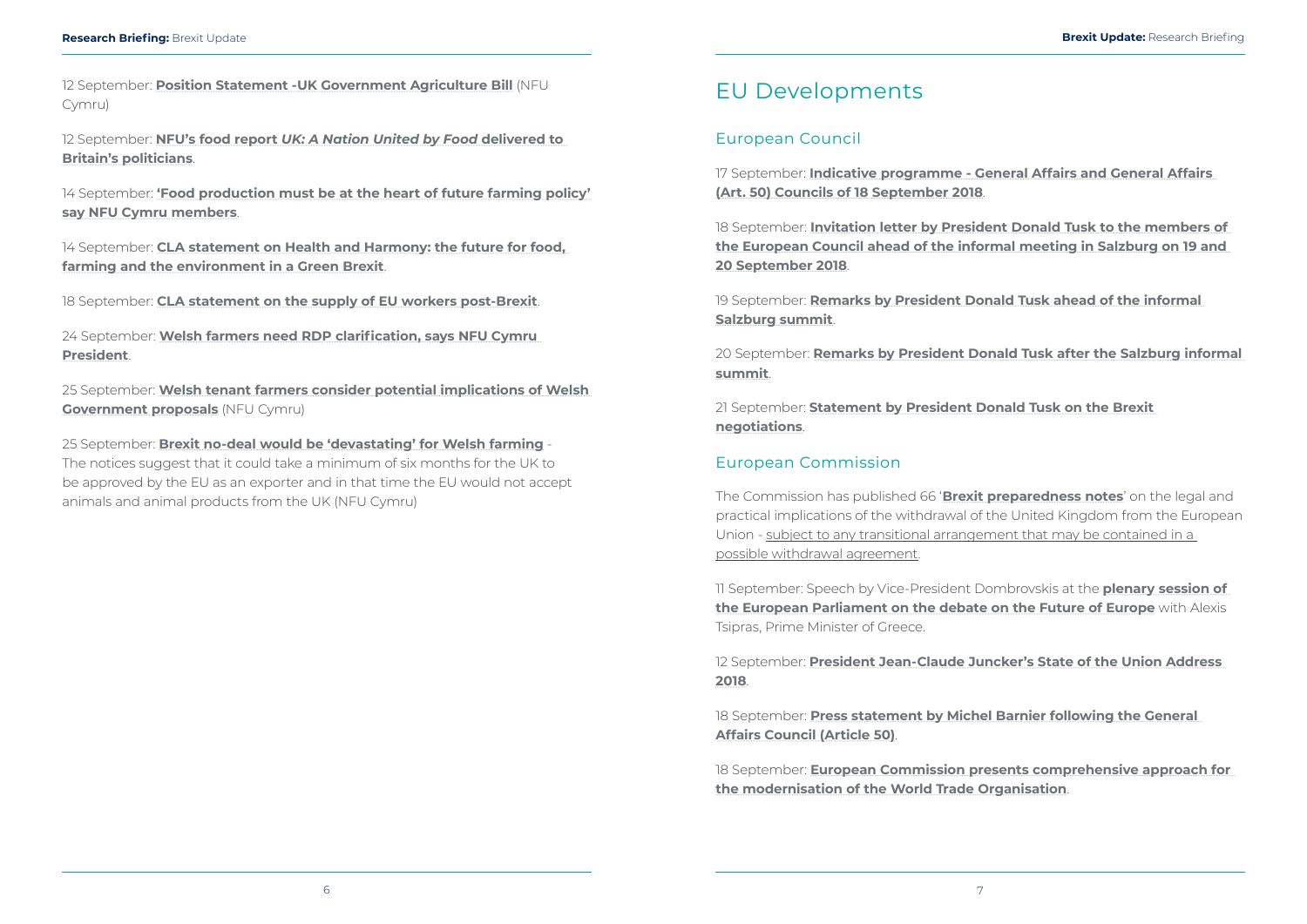<span id="page-7-0"></span>20 September: **[One year on: EU-Canada trade agreement delivers positive](http://europa.eu/rapid/press-release_IP-18-5828_en.htm)  [results](http://europa.eu/rapid/press-release_IP-18-5828_en.htm)**.

21 September: **[Boosting Multilateralism: President Juncker and a high-level](http://europa.eu/rapid/press-release_IP-18-5839_en.htm)  [EU delegation at the 73rd United Nations General Assembly Ministerial week](http://europa.eu/rapid/press-release_IP-18-5839_en.htm)**.

23 September: **[Joint EU - UN Press Statement](http://europa.eu/rapid/press-release_STATEMENT-18-5870_en.htm)**. **[Third African Union-European](http://europa.eu/rapid/press-release_STATEMENT-18-5882_en.htm)  [Union-United Nations Trilateral Meeting: Joint Communiqué](http://europa.eu/rapid/press-release_STATEMENT-18-5882_en.htm)**. **[Press statement](http://europa.eu/rapid/press-release_SPEECH-18-5871_fr.htm)  [by President Jean-Claude Juncker with António Guterres, Secretary-General](http://europa.eu/rapid/press-release_SPEECH-18-5871_fr.htm)  [of the United Nations, following their meeting at the UN](http://europa.eu/rapid/press-release_SPEECH-18-5871_fr.htm)**.

24 September: **[EU Budget: Commission takes further action to ensure the](http://europa.eu/rapid/press-release_IP-18-5807_en.htm)  [United Kingdom makes customs duties fallen due, available to the EU](http://europa.eu/rapid/press-release_IP-18-5807_en.htm)  [budget](http://europa.eu/rapid/press-release_IP-18-5807_en.htm)** - Based on a proposal by the Commissioner for Budget and Human Resources, Günther H. Oettinger, today the European Commission has decided to send a Reasoned Opinion to the United Kingdom because of its failure to make customs duties available to the EU budget, as required by EU law.

24 September: **[Rule of Law: European Commission refers Poland to the](http://europa.eu/rapid/press-release_IP-18-5830_en.htm)  [European Court of Justice to protect the independence of the Polish](http://europa.eu/rapid/press-release_IP-18-5830_en.htm)  [Supreme Court](http://europa.eu/rapid/press-release_IP-18-5830_en.htm)**.

19 September: **[The notification, by the United Kingdom, of its intention to](https://curia.europa.eu/jcms/upload/docs/application/pdf/2018-09/cp180135en.pdf)  [withdraw from the EU does not have the consequence that execution of a](https://curia.europa.eu/jcms/upload/docs/application/pdf/2018-09/cp180135en.pdf)  [European arrest warrant issued by that Member State must be refused or](https://curia.europa.eu/jcms/upload/docs/application/pdf/2018-09/cp180135en.pdf)  [postponed](https://curia.europa.eu/jcms/upload/docs/application/pdf/2018-09/cp180135en.pdf)** (Court of Justice of the European Union)

### European Parliament

10-13 September: **[Plenary in Strasbourg](http://www.europarl.europa.eu/sides/getDoc.do?type=AGENDA&reference=20180910&secondRef=SIT&language=EN)**. Agenda included:

- Debate and vote on The impact of EU cohesion policy on Northern Ireland Report by Derek Vaughan MEP.
- Debate with the Prime Minister of Greece, Alexis Tsipras, on the Future of Europe.
- **State of the Union Statement by the President of the Commission.**

11 September: **[Northern Ireland: Parliament wants to secure post-Brexit](http://www.europarl.europa.eu/news/en/press-room/20180906IPR12119/northern-ireland-parliament-wants-to-secure-post-brexit-regional-funding)  [regional funding](http://www.europarl.europa.eu/news/en/press-room/20180906IPR12119/northern-ireland-parliament-wants-to-secure-post-brexit-regional-funding)**.

11 September: **[2019 EU Elections will be a battle of values, says Greek PM](http://www.europarl.europa.eu/news/en/press-room/20180906IPR12106/2019-eu-elections-will-be-a-battle-of-values-says-greek-pm-tsipras)  [Tsipras](http://www.europarl.europa.eu/news/en/press-room/20180906IPR12106/2019-eu-elections-will-be-a-battle-of-values-says-greek-pm-tsipras)**.

12 September: **[State of the Union debate: Strengthen EU as a global player](http://www.europarl.europa.eu/news/en/press-room/20180906IPR12102/state-of-the-union-debate-strengthen-eu-as-a-global-player)**.

17 September: **[Ireland must not pay the price for Brexit, says Guy Verhofstadt](http://www.europarl.europa.eu/news/en/press-room/20170921IPR84414/ireland-must-not-pay-the-price-for-brexit-says-guy-verhofstadt)**

17 September: **[Brexit: MEPs worried about UK position on British "divorce bill"](http://www.europarl.europa.eu/news/en/press-room/20170904IPR83010/brexit-meps-worried-about-uk-position-on-british-divorce-bill)**

1-4 October: **[Plenary in Strasbourg](http://www.europarl.europa.eu/sides/getDoc.do?type=AGENDA&reference=20181002&secondRef=SIT&language=EN)**. Agenda includes:

- **Preparation of the European Council meeting of 18 and 19 October 2018, Council** and Commission statements.
- Debate with the Prime Minister of Estonia, Jüri Ratas, on the Future of Europe.

#### **News**

6 September: **[Ivan Rogers speech at British Irish Chamber of Commerce in](http://www.britishirishchamber.com/2018/09/07/sir-mark-ivan-rogers-kcmg-speech-at-british-irish-chamber-of-commerce-annual-gala-dinner/)  [Dublin](http://www.britishirishchamber.com/2018/09/07/sir-mark-ivan-rogers-kcmg-speech-at-british-irish-chamber-of-commerce-annual-gala-dinner/)**.

19 September: "**[\[The Chequers plan\] would create a highly complex customs](https://www.vdma.org/en/v2viewer/-/v2article/render/26834708)  [system that would not work in practice and would primarily serve the](https://www.vdma.org/en/v2viewer/-/v2article/render/26834708)  [purpose of ensuring that hardliners in Britain do not lose face](https://www.vdma.org/en/v2viewer/-/v2article/render/26834708)"** (German Mechanical Engineering Industry Association (VDMA))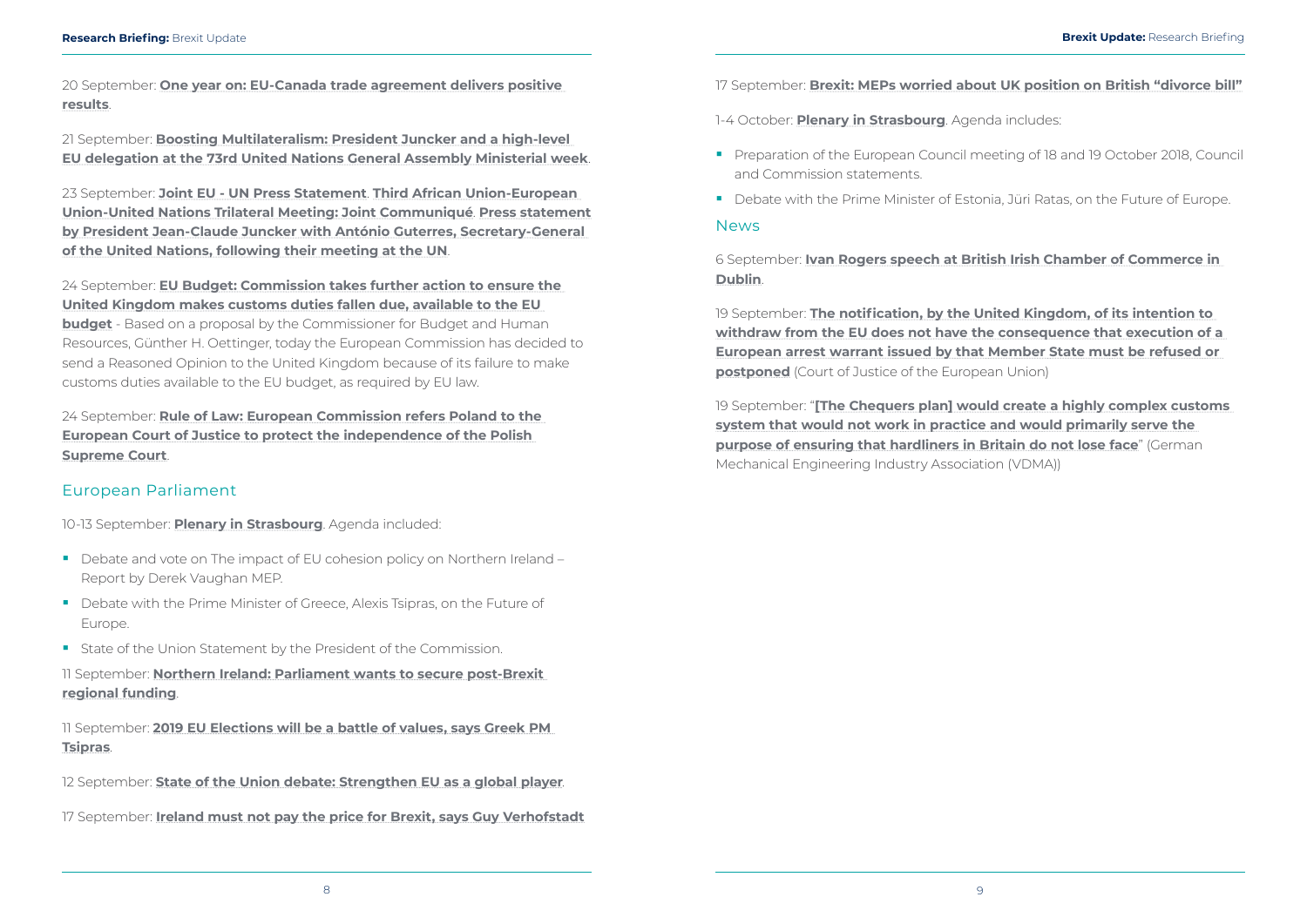## <span id="page-8-0"></span>UK Developments

#### UK Government

24 July: **[Legislating for the Withdrawal Agreement between the United](https://www.gov.uk/government/uploads/system/uploads/attachment_data/file/728757/6.4737_Cm9674_Legislating_for_the_withdrawl_agreement_FINAL_230718_v3a_WEB_PM.pdf)  [Kingdom and the European Union](https://www.gov.uk/government/uploads/system/uploads/attachment_data/file/728757/6.4737_Cm9674_Legislating_for_the_withdrawl_agreement_FINAL_230718_v3a_WEB_PM.pdf)**.

12 September: **[Landmark Agriculture Bill to deliver a Green Brexit](https://www.gov.uk/government/news/landmark-agriculture-bill-to-deliver-a-green-brexit)**.

13 September: Update: **[UK nationals in the EU: essential information](https://www.gov.uk/guidance/advice-for-british-nationals-travelling-and-living-in-europe)**.

13 September: **[Joint Ministerial Committee \(EU Negotiations\) communiqué](https://assets.publishing.service.gov.uk/government/uploads/system/uploads/attachment_data/file/740671/Joint_Ministerial_Committee_Communique_13_September_2018.pdf)**.

17 September: **[Ministerial Forum communiqué](https://assets.publishing.service.gov.uk/government/uploads/system/uploads/attachment_data/file/741215/Ministerial_Forum_EU_Negotiations_Communique_17_Sept_2018.pdf)**.

17 September: **[Theresa May met Prime Minister Joseph Muscat of Malta at](https://www.gov.uk/government/news/pm-meets-prime-minister-of-malta-17-september-2018)  [Downing Street](https://www.gov.uk/government/news/pm-meets-prime-minister-of-malta-17-september-2018)**.

19 September: **[May warns EU not to treat UK unfairly in Brexit talks](https://www.welt.de/debatte/kommentare/article181579426/Theresa-May-May-warns-EU-not-to-treat-UK-unfairly-in-Brexit-talks.html)** (The Prime Minister in Die Welt)

21 September: **[PM Brexit negotiations statement](https://www.gov.uk/government/news/pm-brexit-negotiations-statement-21-september-2018)**.

24 September: **[PM meeting with Guy Verhofstadt MEP](https://www.gov.uk/government/news/pm-meeting-with-guy-verhofstadt-mep-24-september-2018)**.

24 September: Update: **[How to prepare if the UK leaves the EU with no deal](https://www.gov.uk/government/collections/how-to-prepare-if-the-uk-leaves-the-eu-with-no-deal)**.

- **[Exporting animals and animal products if there's no Brexit deal](https://www.gov.uk/government/publications/exporting-animals-and-animal-products-if-theres-no-brexit-deal/exporting-animals-and-animal-products-if-theres-no-brexit-deal)**: The EU would require the UK to be a listed third country. In the unlikely event of a 'no deal' scenario, the UK would apply for this status but cannot be certain of the EU response or its timing. Without listed status no exports to the EU could take place.
- **Producing food products protected by a 'geographical indication' [\(GI\) if there's no Brexit deal](https://www.gov.uk/government/publications/protecting-geographical-food-and-drink-names-if-theres-no-brexit-deal/producing-food-products-protected-by-a-geographical-indication-if-theres-no-brexit-deal)**: The UK Government anticipates that all UK geographical indicators will continue to be protected by the EU's scheme. However, if this is not the case, UK producers wishing to regain the protection offered by EU GI status, and the right to use the EU GI logo, would need to submit their applications to the European Commission as 'third country' producers.
- **[Commercial road haulage in the EU if there's no Brexit deal](https://www.gov.uk/government/publications/commercial-road-haulage-in-the-eu-if-theres-no-brexit-deal/commercial-road-haulage-in-the-eu-if-theres-no-brexit-deal): Hauliers should** consider whether they need permits to haul goods internationally. Up to 984 annual Euro 6 ECMT permits, 2,592 monthly Euro 6 ECMT permits and 240 monthly Euro 5 ECMT permits are available. … We expect demand for ECMT permits will significantly exceed supply.
- **[Regulating chemicals \(REACH\) if there's no Brexit deal](https://www.gov.uk/government/publications/regulating-chemicals-reach-if-theres-no-brexit-deal/regulating-chemicals-reach-if-theres-no-brexit-deal)**: Maintaining or securing EEA market access. … Existing UK registrants would, for example, need to transfer their registrations to an appropriate EEA-based entity (such as an affiliate or an OR) or develop new working relationships with their EEA customers. This would require action before the UK leaves the EU.
- **[Flights to and from the UK if there's no Brexit deal](https://www.gov.uk/government/publications/flights-to-and-from-the-uk-if-theres-no-brexit-deal/flights-to-and-from-the-uk-if-theres-no-brexit-deal):** In this scenario the UK would envisage granting permission to EU airlines to continue to operate. We would expect EU countries to reciprocate in turn. It would not be in the interest of any EU country or the UK to restrict the choice of destinations that could be served, though, if such permissions are not granted, there could be disruption to some flights.

#### House of Commons

10 September: Debate on **[Legislating for the Withdrawal Agreement](https://hansard.parliament.uk/commons/2018-09-10/debates/89FD04B8-62FB-424A-932D-BEE6BE7BCFD8/LegislatingForTheWithdrawalAgreement)**.

10 September: Westminster Hall debate: **[Vote Leave Campaign: Electoral Law](https://hansard.parliament.uk/commons/2018-09-10/debates/765648D6-5872-49B6-AA13-4E9AC0DA923C/VoteLeaveCampaignElectoralLaw)**.

12 September: Cabinet Office questions: **[Leaving the EU: Contingency Plans for](https://hansard.parliament.uk/commons/2018-09-12/debates/B04D3BF7-40B1-4048-8B14-70775FA91751/LeavingTheEUContingencyPlansForNoDeal)  [No Deal](https://hansard.parliament.uk/commons/2018-09-12/debates/B04D3BF7-40B1-4048-8B14-70775FA91751/LeavingTheEUContingencyPlansForNoDeal)**.

12 September: **[Prime Ministers questions](https://hansard.parliament.uk/commons/2018-09-12/debates/A41D81F6-2467-4013-AAF4-F272BFA6FDFB/Engagements)**, and **[continued](https://hansard.parliament.uk/commons/2018-09-12/debates/0F8773F3-7328-490E-B764-B7DEC9737108/Engagements)**.

12 September: The conclusion of the **[EU-Singapore Free Trade Agreement \(FTA\)](https://hansard.parliament.uk/commons/2018-09-12/debates/C6C74A9C-67B4-4A37-AADE-69B95EFFA628/EU-SingaporeFreeTradeAgreement(FTA)AndInvestmentProtectionAgreement(IPA))  [And Investment Protection Agreement \(IPA\)](https://hansard.parliament.uk/commons/2018-09-12/debates/C6C74A9C-67B4-4A37-AADE-69B95EFFA628/EU-SingaporeFreeTradeAgreement(FTA)AndInvestmentProtectionAgreement(IPA))** was agreed.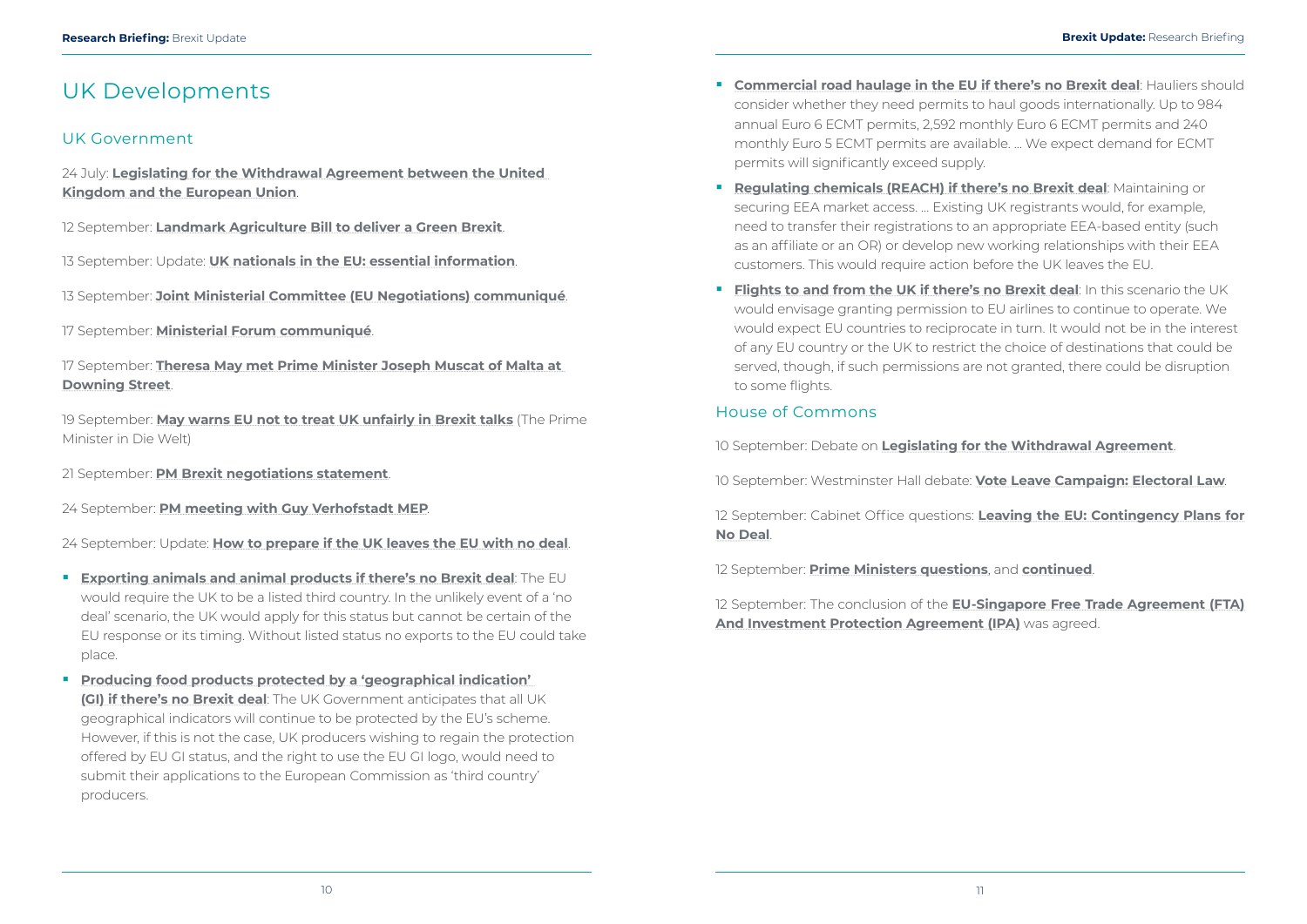#### <span id="page-9-0"></span>Committees

Environment, Food and Rural Affairs:

12 September: **[Agriculture Bill inquiry launched](https://www.parliament.uk/business/committees/committees-a-z/commons-select/environment-food-and-rural-affairs-committee/news-parliament-2017/agriculture-bill-inquiry-launch-17-19/)**.

#### European Scrutiny:

12 September: **[Committee writes to Dominic Raab regarding EU Withdrawal](https://www.parliament.uk/business/committees/committees-a-z/commons-select/european-scrutiny-committee/news-parliament-2017/eu-withdrawal-raab-letter-17-19/)  [Process](https://www.parliament.uk/business/committees/committees-a-z/commons-select/european-scrutiny-committee/news-parliament-2017/eu-withdrawal-raab-letter-17-19/)** – **[Text of letter](https://www.parliament.uk/documents/commons-committees/european-scrutiny/dominic-raab-follow-up-120918.pdf)**.

12 September: **[38th Report - Documents considered by the Committee on 12](https://publications.parliament.uk/pa/cm201719/cmselect/cmeuleg/301-xxxvii/30102.htm)  [September](https://publications.parliament.uk/pa/cm201719/cmselect/cmeuleg/301-xxxvii/30102.htm)**.

#### Exiting the EU:

18 September: **[No Deal Brexit chaotic and damaging warns Committee](https://www.parliament.uk/business/committees/committees-a-z/commons-select/exiting-the-european-union-committee/news-parliament-2017/progress-negotiations-june-september-report-published-17-19/)** – Report: **[The progress of the UK's negotiations on EU withdrawal \(June to](https://publications.parliament.uk/pa/cm201719/cmselect/cmexeu/1554/155402.htm)  [September 2018\)](https://publications.parliament.uk/pa/cm201719/cmselect/cmexeu/1554/155402.htm)**.

#### Health and Social Care:

17 September: **[Impact of a no deal Brexit on health and social care evidence](https://www.parliament.uk/business/committees/committees-a-z/commons-select/health-and-social-care-committee/news/brexit-health-impact-of-no-deal-launch-17-19/)  [session to be held in October](https://www.parliament.uk/business/committees/committees-a-z/commons-select/health-and-social-care-committee/news/brexit-health-impact-of-no-deal-launch-17-19/)**.

#### Home Affairs:

14 September: **[Government responds to UK-EU security cooperation after](https://www.parliament.uk/business/committees/committees-a-z/commons-select/home-affairs-committee/news-parliament-2017/uk-eu-security-government-response-17-19/)  [Brexit report](https://www.parliament.uk/business/committees/committees-a-z/commons-select/home-affairs-committee/news-parliament-2017/uk-eu-security-government-response-17-19/)** – **[Government Response: UK-EU security cooperation after](https://publications.parliament.uk/pa/cm201719/cmselect/cmhaff/1566/156602.htm)  [Brexit](https://publications.parliament.uk/pa/cm201719/cmselect/cmhaff/1566/156602.htm)**.

#### Human Rights:

4 September: **[Counter-Terrorism and Border Security Bill](https://www.parliament.uk/business/committees/committees-a-z/joint-select/human-rights-committee/news-parliament-2017/conter-terrorism-border-security-bill-government-response-published-17-19/)** - **[Government](https://www.parliament.uk/documents/joint-committees/human-rights/govt-response-counter-terrorism-border-security-bill.pdf)  [Response published](https://www.parliament.uk/documents/joint-committees/human-rights/govt-response-counter-terrorism-border-security-bill.pdf)**.

#### International Trade:

10 September: **[UK-US trade relations: Government Response published](https://www.parliament.uk/business/committees/committees-a-z/commons-select/international-trade-committee/news-parliament-2017/uk-us-trade-government-response-published-17-19/)**.

12 September: **[UK-EU arrangements on wider trade policy examined](https://www.parliament.uk/business/committees/committees-a-z/commons-select/international-trade-committee/news-parliament-2017/uk-eu-arrangements-trade-policy-evidence-17-19/)**. **[Transcript](http://data.parliament.uk/writtenevidence/committeeevidence.svc/evidencedocument/international-trade-committee/the-impact-of-uk-eu-arrangements-on-wider-uk-trade-policy/oral/89997.html)**.

#### Northern Ireland:

14 September: **[Government response to devolution and democracy report](https://www.parliament.uk/business/committees/committees-a-z/commons-select/northern-ireland-affairs-committee/news-parliament-2017/devolution-democracy-government-response-17-19/)  [published](https://www.parliament.uk/business/committees/committees-a-z/commons-select/northern-ireland-affairs-committee/news-parliament-2017/devolution-democracy-government-response-17-19/)** – **[Government response](https://publications.parliament.uk/pa/cm201719/cmselect/cmniaf/1589/158902.htm)**.

15 September: **[NI fishing industry needs more than quota changes to achieve](https://www.parliament.uk/business/committees/committees-a-z/commons-select/northern-ireland-affairs-committee/news-parliament-2017/brexit-fisheries-report-publication-17-19/)  [post-Brexit boost](https://www.parliament.uk/business/committees/committees-a-z/commons-select/northern-ireland-affairs-committee/news-parliament-2017/brexit-fisheries-report-publication-17-19/)** – Report: **[Brexit and Northern Ireland: fisheries](https://publications.parliament.uk/pa/cm201719/cmselect/cmniaf/878/87802.htm)**.

#### Procedure:

16 August: **[Letter to the Chairman from the Parliamentary Under Secretary](https://www.parliament.uk/documents/commons-committees/procedure/Letter-to-Chairman-from-Parliamentary-Under-Secretary-of-State-DEXEU-concerning-the-Committee-report-on-Scrutiny-of-delegated-legislation-under-the-European-Union-(Withdrawal)-Act-2018.pdf)  [of State, Department for Exiting the European Union, concerning the](https://www.parliament.uk/documents/commons-committees/procedure/Letter-to-Chairman-from-Parliamentary-Under-Secretary-of-State-DEXEU-concerning-the-Committee-report-on-Scrutiny-of-delegated-legislation-under-the-European-Union-(Withdrawal)-Act-2018.pdf)  [Committee's report on Scrutiny of delegated legislation under the European](https://www.parliament.uk/documents/commons-committees/procedure/Letter-to-Chairman-from-Parliamentary-Under-Secretary-of-State-DEXEU-concerning-the-Committee-report-on-Scrutiny-of-delegated-legislation-under-the-European-Union-(Withdrawal)-Act-2018.pdf)  [Union \(Withdrawal\) Act 2018](https://www.parliament.uk/documents/commons-committees/procedure/Letter-to-Chairman-from-Parliamentary-Under-Secretary-of-State-DEXEU-concerning-the-Committee-report-on-Scrutiny-of-delegated-legislation-under-the-European-Union-(Withdrawal)-Act-2018.pdf)**.

13 September: **[Letter from the Chairman to the Parliamentary Under](https://www.parliament.uk/documents/commons-committees/procedure/Letter-from-Chair-to-Parliamentary-Under-Secretary-DEXEU-concerning-Committee-report-on-scrutiny-of-delegated-legislation-under-European-Withdrawal-Act-2018.pdf)  [Secretary of State, DEXEU](https://www.parliament.uk/documents/commons-committees/procedure/Letter-from-Chair-to-Parliamentary-Under-Secretary-DEXEU-concerning-Committee-report-on-scrutiny-of-delegated-legislation-under-European-Withdrawal-Act-2018.pdf)**, in response to his letter concerning the Committee's report on Scrutiny of delegated legislation under the European Union Withdrawal Act 2018.

18 September: **[Withdrawal Agreement Bill: call for evidence](https://www.parliament.uk/business/committees/committees-a-z/commons-select/procedure-committee/news-parliament-2017/committee-invites-submissions-withdrawal-agreement-bill-17-19/)**.

10 October: Evidence session on the Government's White Paper Legislating for the Withdrawal Agreement and on the prospective European Union (Withdrawal Agreement) Bill.

#### Public Accounts:

12 September: **[Brexit: Time running out for Defra and other departments](https://www.parliament.uk/business/committees/committees-a-z/commons-select/public-accounts-committee/news-parliament-2017/exiting-eu-defra-progress-nao-chairs-statement-17-19/)** – Report: **[National Audit Office: Department for Environment, Food and Rural](https://www.nao.org.uk/report/department-for-environment-food-and-rural-affairs-progress-in-implementing-eu-exit%20/)  [Affairs: Progress in Implementing EU Exit](https://www.nao.org.uk/report/department-for-environment-food-and-rural-affairs-progress-in-implementing-eu-exit%20/)**.

#### Public Administration and Constitutional Affairs:

18 September: **[Government Response to the Committee's Eighth Report:](https://publications.parliament.uk/pa/cm201719/cmselect/cmpubadm/1574/157402.htm)  [Devolution and Exiting the EU: reconciling differences and building strong](https://publications.parliament.uk/pa/cm201719/cmselect/cmpubadm/1574/157402.htm)  [relationships](https://publications.parliament.uk/pa/cm201719/cmselect/cmpubadm/1574/157402.htm)**.

#### Science and Technology:

5 September: An immigration system that works for science and innovation inquiry – **[written evidence from Amit Bhagwat](http://data.parliament.uk/writtenevidence/committeeevidence.svc/evidencedocument/science-and-technology-committee/an-immigration-system-that-works-for-science-and-innovation/written/88898.html)**.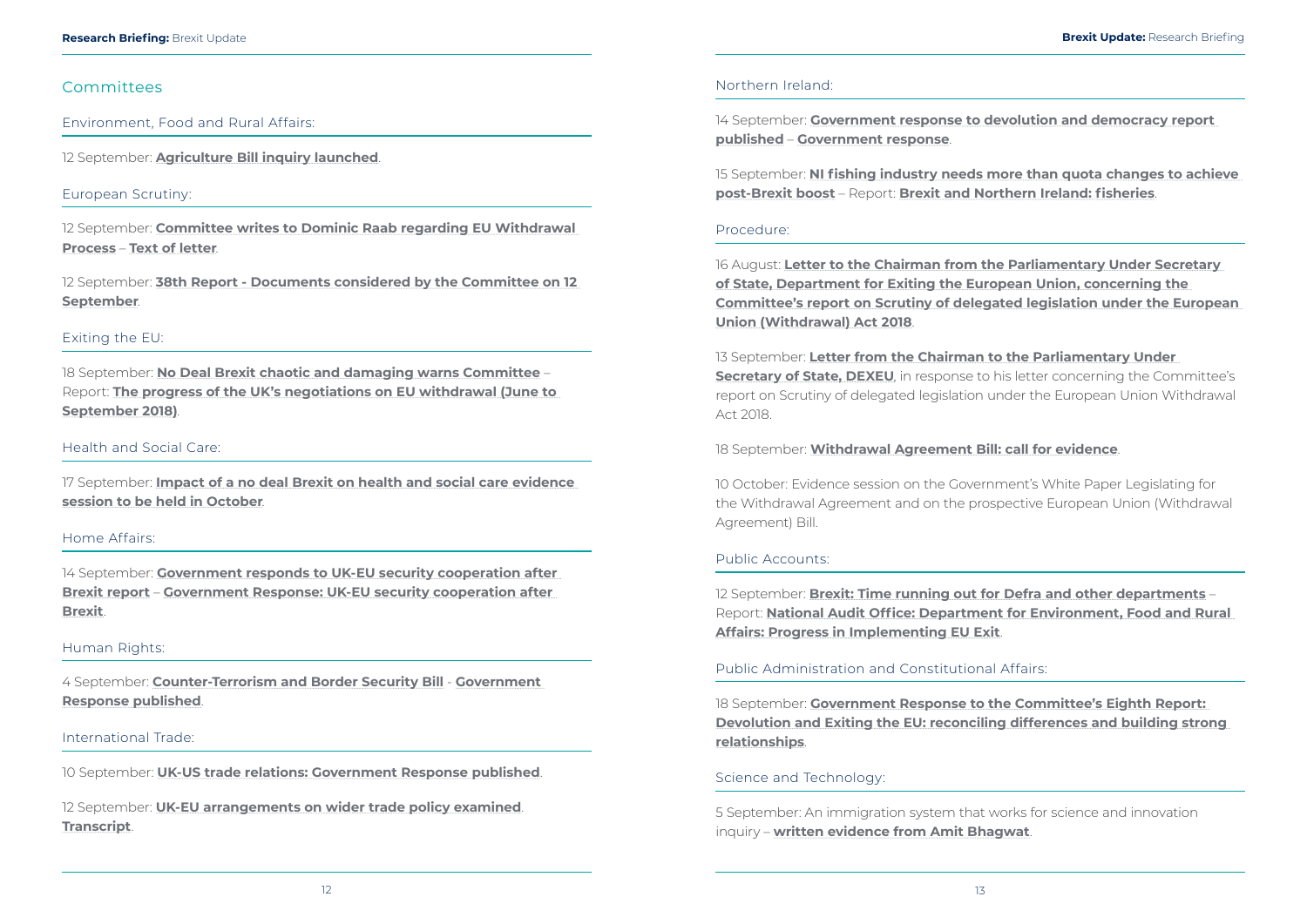#### <span id="page-10-0"></span>**Research Briefing:** Brexit Update **Brexit Update:** Research Briefing

#### Scottish Affairs:

10 September: **[Glasgow hosts discussion on fisheries, food and agriculture](https://www.parliament.uk/business/committees/committees-a-z/commons-select/scottish-affairs-committee/news-parliament-2017/brexit-trade-fisheries-glasgow-evidence-17-19/)**. **[Transcript](http://data.parliament.uk/writtenevidence/committeeevidence.svc/evidencedocument/scottish-affairs-committee/scotland-and-brexit-trade-and-foreign-investment/oral/89497.html)**. Written evidence from **[Food and Drink Federation Scotland](http://data.parliament.uk/writtenevidence/committeeevidence.svc/evidencedocument/scottish-affairs-committee/scotland-and-brexit-trade-and-foreign-investment/written/86869.html)**.

13 September: **[Submissions wanted on the relationship between the UK and](https://www.parliament.uk/business/committees/committees-a-z/commons-select/scottish-affairs-committee/news-parliament-2017/relationship-uk-scottish-governments-launch-17-19/)  [Scottish Governments](https://www.parliament.uk/business/committees/committees-a-z/commons-select/scottish-affairs-committee/news-parliament-2017/relationship-uk-scottish-governments-launch-17-19/)**.

#### Treasury:

11 Sep: **[The UK's economic relationship with the European Union – oral](http://data.parliament.uk/writtenevidence/committeeevidence.svc/evidencedocument/treasury-committee/the-uks-economic-relationship-with-the-european-union/oral/89513.html)  [evidence](http://data.parliament.uk/writtenevidence/committeeevidence.svc/evidencedocument/treasury-committee/the-uks-economic-relationship-with-the-european-union/oral/89513.html)**.

#### House of Lords

10 September: Questions on **[UK-EU Future Relationship: Young Voters](https://hansard.parliament.uk/Lords/2018-09-10/debates/1D69D46F-DD6C-48F7-8F9B-2082668282A2/UK-EUFutureRelationshipYoungVoters)**.

11 September: Questions on **[Brexit: Financial Settlement](https://hansard.parliament.uk/Lords/2018-09-11/debates/01D4CD7A-2768-4E88-B61D-C9F81E00B10D/BrexitFinancialSettlement)**.

11 September: Questions on **[Brexit: No Deal](https://hansard.parliament.uk/Lords/2018-09-11/debates/AFC8FE52-DD9A-478D-B988-83326359FB74/BrexitNoDeal)**.

11 September: Questions on **[Brexit: Europol](https://hansard.parliament.uk/Lords/2018-09-11/debates/DAA30CE4-CDA6-433F-B932-68EA601A6426/BrexitEuropol)**.

11 September: Second Reading of the **[Trade Bill](https://hansard.parliament.uk/Lords/2018-09-11/debates/72AA2D31-42E3-4660-ADE8-A87F44B77CFA/TradeBill)**.

#### Committees

Delegated Powers and Regulatory Reform:

12 September: 33rd Report – **[Trade Bill](https://publications.parliament.uk/pa/ld201719/ldselect/lddelreg/186/18602.htm)**.

#### Economic Affairs:

11 September: **[Chancellor of Exchequer questioned by Economic Affairs](https://www.parliament.uk/business/committees/committees-a-z/lords-select/economic-affairs-committee/news-parliament-2017/chancellor-of-exchequer-questioned-by-economic-affairs-committee/)  [Committee](https://www.parliament.uk/business/committees/committees-a-z/lords-select/economic-affairs-committee/news-parliament-2017/chancellor-of-exchequer-questioned-by-economic-affairs-committee/)**. **[Transcript](http://data.parliament.uk/writtenevidence/committeeevidence.svc/evidencedocument/economic-affairs-committee/chancellor-of-the-exchequer/oral/89563.html)**.

#### EU Select:

5 September: **[Letter from Dominic Raab about the future of EU Scrutiny](https://www.parliament.uk/documents/lords-committees/eu-select/scrutiny%20work/dominic-raab-scrutiny-letter.pdf)**.

EU Energy and Environment Sub-Committee:

12 September: **[Letter to Michael Gove on the air quality directive](https://www.parliament.uk/documents/lords-committees/eu-energy-environment-subcommittee/Correspondence/Letter-to-Rt-Hon-Michael-Gove-MP-12-September-2018.pdf)**.

17 October: **[Defra's readiness for a 'no deal' Brexit explored by Committee](https://www.parliament.uk/business/committees/committees-a-z/lords-select/eu-energy-environment-subcommittee/news-parliament-2017/defra-no-deal-readiness/)**.

EU External Affairs Sub-Committee:

5 September: Brexit: customs arrangements publications: **[Food and Drink](http://data.parliament.uk/writtenevidence/committeeevidence.svc/evidencedocument/eu-external-affairs-subcommittee/brexit-customs-arrangements/written/87234.html)  [Federation](http://data.parliament.uk/writtenevidence/committeeevidence.svc/evidencedocument/eu-external-affairs-subcommittee/brexit-customs-arrangements/written/87234.html)**; **[Port of Dover](http://data.parliament.uk/writtenevidence/committeeevidence.svc/evidencedocument/eu-external-affairs-subcommittee/brexit-customs-arrangements/written/87236.html)**; **[Turkish Industry & Business Association](http://data.parliament.uk/writtenevidence/committeeevidence.svc/evidencedocument/eu-external-affairs-subcommittee/brexit-customs-arrangements/written/87238.html)**; **[Susan](http://data.parliament.uk/writtenevidence/committeeevidence.svc/evidencedocument/eu-external-affairs-subcommittee/brexit-customs-arrangements/written/87499.html)  [Morley](http://data.parliament.uk/writtenevidence/committeeevidence.svc/evidencedocument/eu-external-affairs-subcommittee/brexit-customs-arrangements/written/87499.html)**; **[Stephen Adams](http://data.parliament.uk/writtenevidence/committeeevidence.svc/evidencedocument/eu-external-affairs-subcommittee/brexit-customs-arrangements/written/87521.html)**; **[Freight Transport Association](http://data.parliament.uk/writtenevidence/committeeevidence.svc/evidencedocument/eu-external-affairs-subcommittee/brexit-customs-arrangements/written/87522.html)**.

20 September: **[Brexit: the customs challenge report published](https://www.parliament.uk/business/committees/committees-a-z/lords-select/eu-external-affairs-subcommittee/news-parliament-2017/brexit-customs-report-publication/)** – Report: **[Brexit: the customs challenge](https://publications.parliament.uk/pa/ld201719/ldselect/ldeucom/187/187.pdf)**.

EU Financial Affairs Sub-Committee:

12 September: **[National Infrastructure Commission gives evidence for](https://www.parliament.uk/business/committees/committees-a-z/lords-select/eu-financial-affairs-subcommittee/news-parliament-2017/nic-evidence-session-12092018/)  [European Investment Bank inquiry](https://www.parliament.uk/business/committees/committees-a-z/lords-select/eu-financial-affairs-subcommittee/news-parliament-2017/nic-evidence-session-12092018/)**.

EU Home Affairs Sub-Committee:

12 September: **[Minister questioned on the Brexit White Paper and UK-EU](https://www.parliament.uk/business/committees/committees-a-z/lords-select/eu-home-affairs-subcommittee/news-parliament-2017/policing-minister-evidence-session/)  [security post-Brexit](https://www.parliament.uk/business/committees/committees-a-z/lords-select/eu-home-affairs-subcommittee/news-parliament-2017/policing-minister-evidence-session/)**.

14 September: **[Sub-Committee writes to Minister about UK opt-in during](https://www.parliament.uk/business/committees/committees-a-z/lords-select/eu-home-affairs-subcommittee/news-parliament-2017/letter-opt-in-during-transition/)  [transition](https://www.parliament.uk/business/committees/committees-a-z/lords-select/eu-home-affairs-subcommittee/news-parliament-2017/letter-opt-in-during-transition/)** – **[Text of letter](https://www.parliament.uk/documents/lords-committees/eu-home-affairs-subcommittee/letter-from-lord-jay-to-nick%20hurd-mp-14-september-2018.pdf)**.

EU Internal Market Sub-Committee:

13 September: **[How will Brexit affect future UK-EU transport arrangements?](https://www.parliament.uk/business/committees/committees-a-z/lords-select/eu-internal-market-subcommittee/news-parliament-2017/future-uk-eu-transport-evidence-session/)**.

11 October: Evidence Session on Future UK-EU transport arrangements.

International Relations:

12 September: **[Former GCHQ Director and former National Security Adviser](https://www.parliament.uk/business/committees/committees-a-z/lords-select/international-relations-committee/news-parliament-2017/hannigan-et-al-evidence/)  [questioned by Committee](https://www.parliament.uk/business/committees/committees-a-z/lords-select/international-relations-committee/news-parliament-2017/hannigan-et-al-evidence/)**. **[Transcript](http://data.parliament.uk/writtenevidence/committeeevidence.svc/evidencedocument/international-relations-committee/foreign-policy-in-changed-world-conditions/oral/89977.html)**.

#### **News**

11 September: **[Vehicle and plane movements must be a Brexit priority, says](https://fta.co.uk/media/press-releases/2018/september/vehicle-and-plane-movements-must-be-a-brexit-prior)  [FTA](https://fta.co.uk/media/press-releases/2018/september/vehicle-and-plane-movements-must-be-a-brexit-prior)**.

13 September: **[Huge obstacles still to be negotiated on road to Brexit, says](https://fta.co.uk/media/press-releases/2018/september/huge-obstacles-still-to-be-negotiated-on-road-to-b)  [FTA](https://fta.co.uk/media/press-releases/2018/september/huge-obstacles-still-to-be-negotiated-on-road-to-b)**.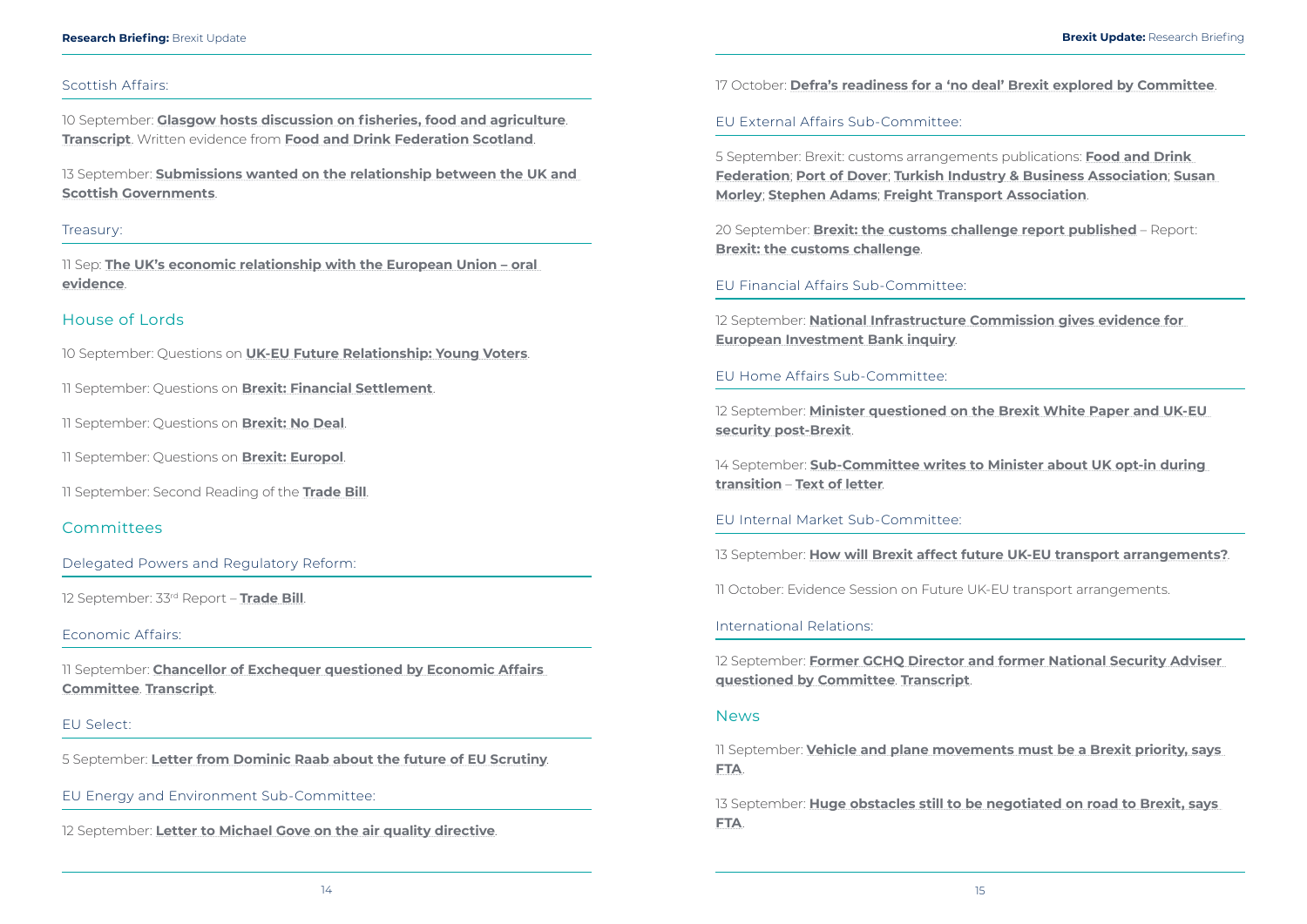<span id="page-11-0"></span>13 September: **[Brexit may be just around the corner, but clarity is still a long](https://www.rha.uk.net/news/press-releases/2018-09-september/brexit-may-be-just-around-the-corner-but-clarity-is-still-a-long-way-off-says-rha)  [way off says RHA](https://www.rha.uk.net/news/press-releases/2018-09-september/brexit-may-be-just-around-the-corner-but-clarity-is-still-a-long-way-off-says-rha)**.

18 September: **[Government report findings would drive logistics to a post-](https://fta.co.uk/media/press-releases/2018/september/government-report-findings-would-drive-logistics-t)[Brexit halt](https://fta.co.uk/media/press-releases/2018/september/government-report-findings-would-drive-logistics-t)** (FTA reacting to the Migration Advisory Committee report)

17 September: **[International Haulage Permits – Post-Brexit](https://www.rha.uk.net/news/press-releases/2018-09-september/international-haulage-permits-–-post-brexit)** (RHA)

18 September: **[Oxford Mini factory to shut for a month post-Brexit](https://www.autocar.co.uk/car-news/industry/oxford-mini-factory-shut-month-post-brexit)** (Autocar)

18 September: **[Migration Advisory Committee report is both ignorant and](https://www.rha.uk.net/news/press-releases/2018-09-september/migration-advisory-committee-report-is-both-ignorant-and-elitist-says-rha)  [elitist says RHA](https://www.rha.uk.net/news/press-releases/2018-09-september/migration-advisory-committee-report-is-both-ignorant-and-elitist-says-rha)**.

19 September: **[Rule out 'no-deal' Brexit now, negotiators urged, as SMMT](https://www.smmt.co.uk/2018/09/rule-out-no-deal-brexit-now-negotiators-urged-as-smmt-warns-5bn-tariffs-threat-just-tip-of-iceberg-for-auto-sector/)  [warns £5bn tariffs threat just tip of iceberg for auto sector](https://www.smmt.co.uk/2018/09/rule-out-no-deal-brexit-now-negotiators-urged-as-smmt-warns-5bn-tariffs-threat-just-tip-of-iceberg-for-auto-sector/)**.

24 September: **[IEA Brexit report based on dubious maths](https://www.bbc.co.uk/news/uk-45625724)** (BBC)

## Scotland

### Scottish Parliament

Scottish Parliament Brexit Update: **[6 September](http://www.parliament.scot/S5_European/General%20Documents/CTEER_Brexit_update_2018.09.06.pdf)**; **[18 September](http://www.parliament.scot/S5_European/General%20Documents/Brexitupdate201809018.pdf)**.

Scottish Parliament Information Centre: **[Preparing for a no-deal Brexit: trade](https://spice-spotlight.scot/2018/09/07/preparing-for-a-no-deal-brexit-trade-with-eu-countries/)  [with EU countries](https://spice-spotlight.scot/2018/09/07/preparing-for-a-no-deal-brexit-trade-with-eu-countries/)** and **[Preparing for a no-deal Brexit: VAT for businesses](https://spice-spotlight.scot/2018/09/25/preparing-for-a-no-deal-brexit-vat-for-businesses/)**

11 September: Statement and questions on **[European Union Exit Preparations](http://www.parliament.scot/parliamentarybusiness/report.aspx?r=11653&i=105578)**.

11 September: Justice Committee: Evidence session on **[Brexit \(Impact on Civil](http://www.parliament.scot/parliamentarybusiness/report.aspx?r=11659&i=105651)  [and Criminal Justice Systems and Policing\)](http://www.parliament.scot/parliamentarybusiness/report.aspx?r=11659&i=105651)**.

11 September: Economy, Energy and Fair Work Committee: Evidence session on **[European Structural and Investment Funds](http://www.parliament.scot/parliamentarybusiness/report.aspx?r=11652&i=105570)**.

11 September: Delegated Powers and Law Reform Committee: Evidence session on the **[Trade Bill](http://www.parliament.scot/parliamentarybusiness/report.aspx?r=11656&i=105603)**.

12 September: Finance and Constitution Committee: **[Evidence session on the](http://www.parliament.scot/parliamentarybusiness/report.aspx?r=11663&i=105673)  [European Union \(Withdrawal\) Act 2018](http://www.parliament.scot/parliamentarybusiness/report.aspx?r=11663&i=105673)**.

14 September: **[Impact of Brexit negotiations on Scotland](http://www.parliament.scot/newsandmediacentre/109633.aspx)**: With the negotiations for the UK's withdrawal entering a critical phase, the Scottish Parliament's Culture, Tourism, Europe and External Affairs Committee has today launched a call for evidence, as part of the Committee's on-going scrutiny of the Article 50 Negotiations, looking at what impact these negotiations are having on Scotland's individuals, businesses and organisations.

### Scottish Government

11 September: **[Brexit preparation - Constitutional Relations Secretary warns of](https://news.gov.scot/news/brexit-preparation)  [no-deal 'chaos'](https://news.gov.scot/news/brexit-preparation)**.

13 September: **[Brexit passport concerns - UK Government 'no deal' approach](https://news.gov.scot/news/brexit-passport-concerns)  ["irresponsible"](https://news.gov.scot/news/brexit-passport-concerns)**.

24 September: **['No deal' could see flights grounded](https://news.gov.scot/news/no-deal-could-see-flights-grounded)** - Constitutional Relations Secretary calls for end to 'Brexit brinkmanship'.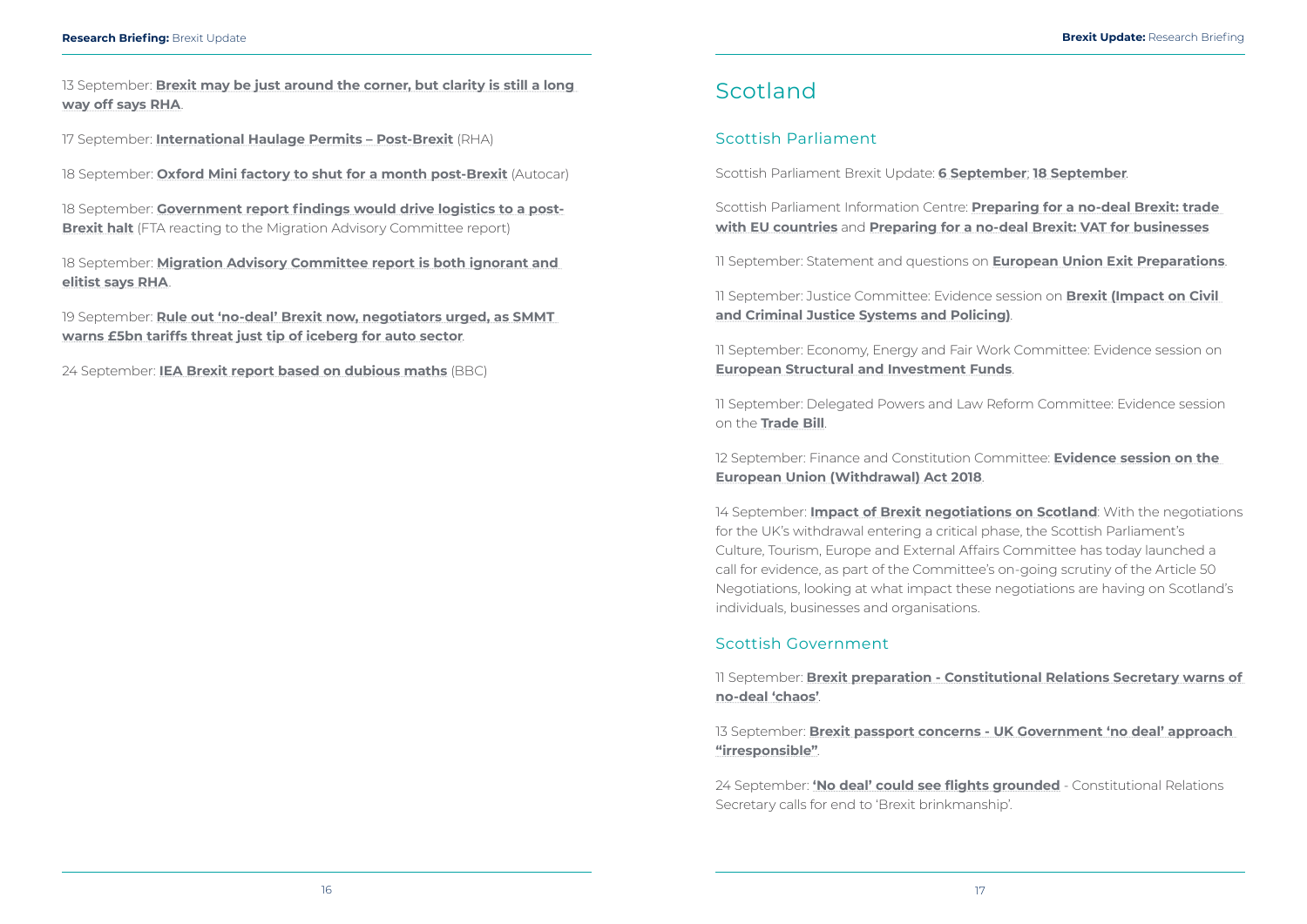## <span id="page-12-0"></span>Northern Ireland

The Assembly publishes a **['Brexit Brief' newsletter and Brexit information](http://www.niassembly.gov.uk/assembly-business/brexit-brief/)**.

#### **[Brexit Brief Newsletter September 2018](http://www.niassembly.gov.uk/assembly-business/brexit-brief/brexit-brief-newsletters/issue-2--september-2018/)**.

The Assembly's Research and Information Services has a **[Brexit Hub](http://www.niassembly.gov.uk/assembly-business/research-and-information-service-raise/brexit-and-ni/?utm_source=BexitHub&utm_medium=website&utm_campaign=Brexit_Hub_Raise)** with information and links to resources on the subject of Brexit and Northern Ireland.

1 August: **[DAERA seeks views on a future agricultural policy framework for NI](https://www.daera-ni.gov.uk/news/daera-seeks-views-future-agricultural-policy-framework-ni?utm_source=POLITICO.EU&utm_campaign=4e90aa4ef2-EMAIL_CAMPAIGN_2018_08_02_07_08&utm_medium=email&utm_term=0_10959edeb5-4e90aa4ef2-190005549)**.

## UK-Ireland relations

19 September: **[An Taoiseach attending Informal EU Summit in Salzburg](https://merrionstreet.ie/en/News-Room/News/An_Taoiseach_attending_Informal_EU_Summit_in_Salzburg.html)**.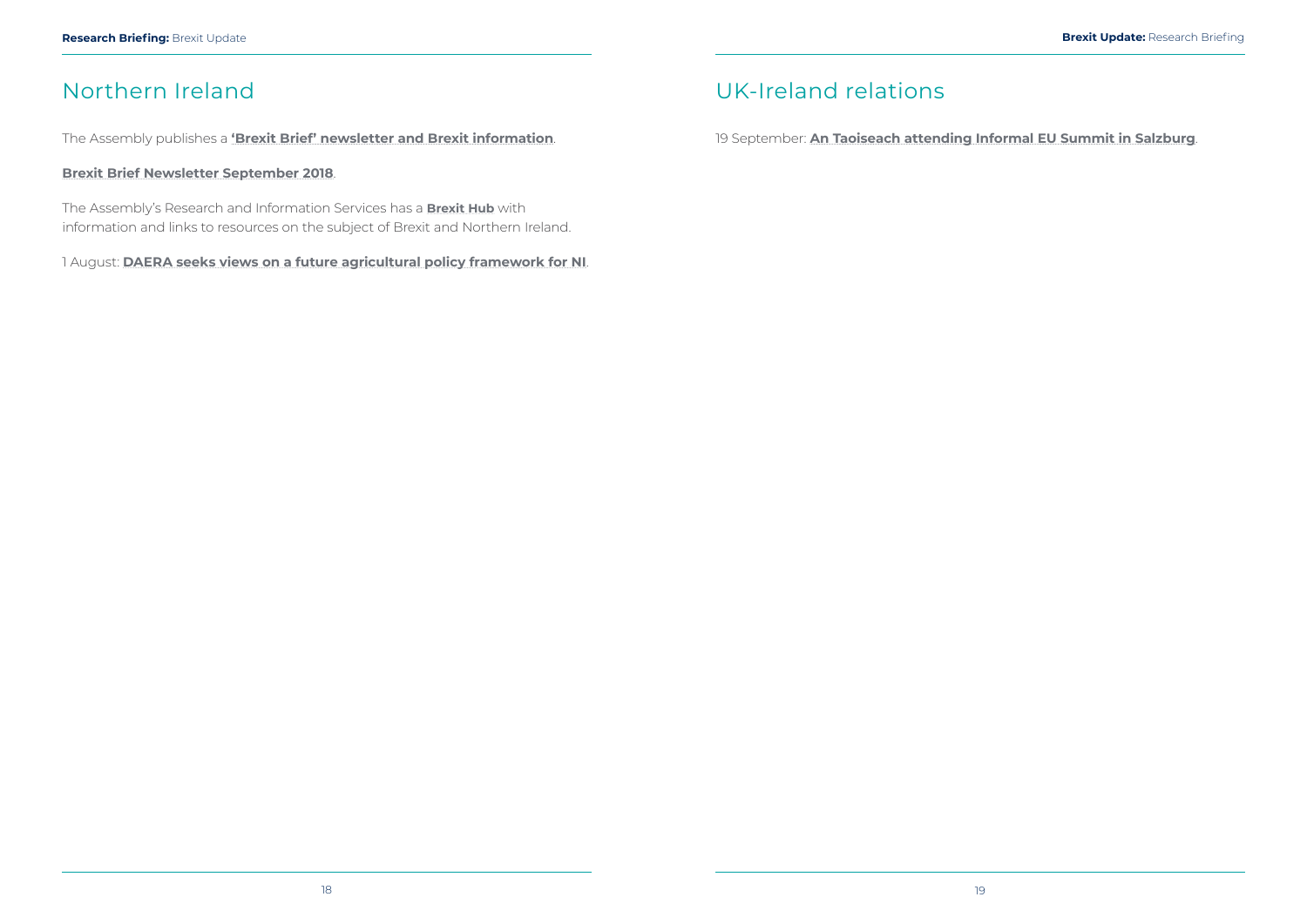## <span id="page-13-0"></span>Reports published

#### Houses of Commons and Lords Libraries

11 September: **[Brexit: UK agriculture policy](https://researchbriefings.parliament.uk/ResearchBriefing/Summary/CBP-8218)**.

14 September: **[Brexit and Governance of the UK-EU Relationship](https://researchbriefings.parliament.uk/ResearchBriefing/Summary/CBP-8401)**.

18 September: **[Brexit reading list: general coverage](https://researchbriefings.parliament.uk/ResearchBriefing/Summary/CBP-7958)**.

24 September: **[Brexit and chemicals regulation \(REACH\)](https://researchbriefings.parliament.uk/ResearchBriefing/Summary/CBP-8403)**.

The Conversation

**['No deal' Brexit: what it could mean for British tourists and air travel](https://theconversation.com/no-deal-brexit-what-it-could-mean-for-british-tourists-and-air-travel-103357)**.

**[Yellowhammer: the Brexit bird with a story to tell about the EU](https://theconversation.com/yellowhammer-the-brexit-bird-with-a-story-to-tell-about-the-eu-103066)**.

**[Want a Brexit deal referendum? A major voting problem is being overlooked](https://theconversation.com/want-a-brexit-deal-referendum-a-major-voting-problem-is-being-overlooked-102678)**.

**[How to stop Brexit dithering – by an expert in psychology](https://theconversation.com/how-to-stop-brexit-dithering-by-an-expert-in-psychology-102549)**.

**[British farms could get a special pass to hire migrant workers after Brexit](https://theconversation.com/british-farms-could-get-a-special-pass-to-hire-migrant-workers-after-brexit-103393)**.

**[Would a vote on the Brexit deal be a betrayal? What social psychology tells](https://theconversation.com/would-a-vote-on-the-brexit-deal-be-a-betrayal-what-social-psychology-tells-us-102685)  [us](https://theconversation.com/would-a-vote-on-the-brexit-deal-be-a-betrayal-what-social-psychology-tells-us-102685)**.

**[What EU migration has done for the UK](https://theconversation.com/what-eu-migration-has-done-for-the-uk-103461)**.

**[Brexit Britain has taken its eye off the Paris Agreement on climate change](https://theconversation.com/brexit-britain-has-taken-its-eye-off-the-paris-agreement-on-climate-change-103783)**.

#### UK in a Changing Europe

**[Do not underestimate the consequences of a "no deal" Brexit](http://ukandeu.ac.uk/do-not-underestimate-the-consequences-of-a-no-deal-brexit/)**.

**[The crippling cost of a no](http://ukandeu.ac.uk/the-crippling-cost-of-a-no‑deal-brexit/)‑deal Brexit**.

**[What are the legal challenges of transition?](http://ukandeu.ac.uk/what-are-the-legal-challenges-of-transition/)**

**[Transition and the future of UK trade](http://ukandeu.ac.uk/transition-and-the-future-of-uk-trade/)**.

**[The government's migration report: A missed opportunity for radical change](http://ukandeu.ac.uk/the-governments-migration-report-a-missed-opportunity-for-radical-change/)**.

**[Why talk is growing around "blind Brexit"](http://ukandeu.ac.uk/why-talk-is-growing-around-blind-brexit/)**.

#### LSE Brexit

**[Brexit tweets suggest nationalism and austerity – rather than populism –](http://blogs.lse.ac.uk/brexit/2018/09/13/brexit-tweets-suggest-nationalism-and-austerity-rather-than-populism-motivated-voters/)  [motivated voters](http://blogs.lse.ac.uk/brexit/2018/09/13/brexit-tweets-suggest-nationalism-and-austerity-rather-than-populism-motivated-voters/)**.

**[Brexit is re-making the UK's constitution under our noses](http://blogs.lse.ac.uk/brexit/2018/09/17/brexit-is-re-making-the-uks-constitution-under-our-noses/)**.

**[Brexit has become unnegotiable. Theresa May has a constitutional duty to](http://blogs.lse.ac.uk/brexit/2018/09/25/brexit-has-become-unnegotiable-theresa-may-has-a-constitutional-duty-to-admit-that-truth/)  [admit that truth](http://blogs.lse.ac.uk/brexit/2018/09/25/brexit-has-become-unnegotiable-theresa-may-has-a-constitutional-duty-to-admit-that-truth/)**.

**[How will Brexit shape conflict resolution between the UK and other](http://blogs.lse.ac.uk/brexit/2018/09/18/how-will-brexit-shape-conflict-resolution-within-and-between-eu-member-states/)  [European countries?](http://blogs.lse.ac.uk/brexit/2018/09/18/how-will-brexit-shape-conflict-resolution-within-and-between-eu-member-states/)**

**[State aid and Brexit: the temptation for political intervention](http://blogs.lse.ac.uk/brexit/2018/09/21/state-aid-and-brexit-the-temptation-for-political-intervention/)**.

**[How Europe's deteriorating peace is facilitating the rise of populism](http://blogs.lse.ac.uk/brexit/2018/09/12/how-europes-deteriorating-peace-is-facilitating-the-rise-of-populism/)**.

**[WTO option in practice: how a no-deal Brexit would seriously damage key](http://blogs.lse.ac.uk/brexit/2018/09/13/a-no-deal-wto-option-would-result-in-serious-economic-damage-for-key-uk-industries/)  [UK industries](http://blogs.lse.ac.uk/brexit/2018/09/13/a-no-deal-wto-option-would-result-in-serious-economic-damage-for-key-uk-industries/)**.

**[UK households are already suffering the consequences of the vote. The](http://blogs.lse.ac.uk/brexit/2018/09/24/uk-households-are-already-suffering-the-consequences-of-the-vote-and-the-worst-might-yet-to-come/)  [worst may be yet to come](http://blogs.lse.ac.uk/brexit/2018/09/24/uk-households-are-already-suffering-the-consequences-of-the-vote-and-the-worst-might-yet-to-come/)**.

**[Lessons from South Korea: What would a hard Brexit mean for British](http://blogs.lse.ac.uk/brexit/2018/09/26/lessons-from-south-korea-what-would-a-hard-brexit-mean-for-british-manufacturers/)  [manufacturers?](http://blogs.lse.ac.uk/brexit/2018/09/26/lessons-from-south-korea-what-would-a-hard-brexit-mean-for-british-manufacturers/)**

**[Northern Ireland faces rebordering after Brexit](http://blogs.lse.ac.uk/brexit/2018/09/17/northern-ireland-faces-rebordering-after-brexit/)**.

**[Notes on compromise: joining the EEA is not the same as staying in the EU](http://blogs.lse.ac.uk/brexit/2018/09/19/notes-on-compromise-joining-the-eea-is-not-the-same-as-staying-in-the-eu/)**.

**[Book Review: Europe's Brexit: EU Perspectives on Britain's Vote to Leave](http://blogs.lse.ac.uk/brexit/2018/09/21/book-review-europes-brexit-eu-perspectives-on-britains-vote-to-leave-edited-by-tim-oliver/)  [edited by Tim Oliver](http://blogs.lse.ac.uk/brexit/2018/09/21/book-review-europes-brexit-eu-perspectives-on-britains-vote-to-leave-edited-by-tim-oliver/)**.

**[May's Brexit luck looks like running out at Westminster this autumn](http://blogs.lse.ac.uk/brexit/2018/09/24/mays-brexit-luck-looks-like-running-out-at-westminster-this-autumn/)**.